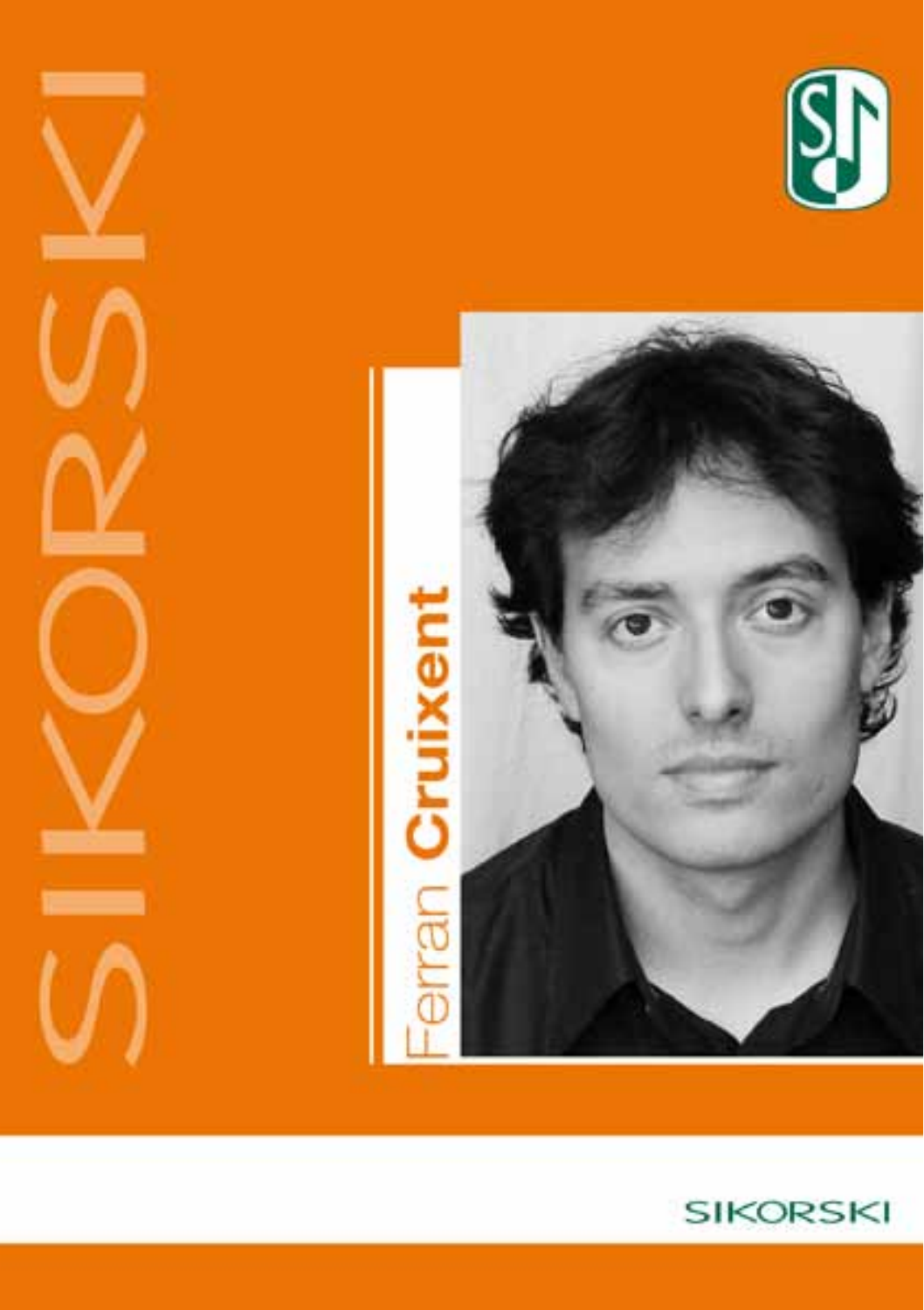# f e r r a n **c r u i x e n t**

 $\frac{1}{\sqrt{2\pi}}$ 



**SIKORSKI MUSIKVERLAGE HAMBURG** 

**sik 4/5644**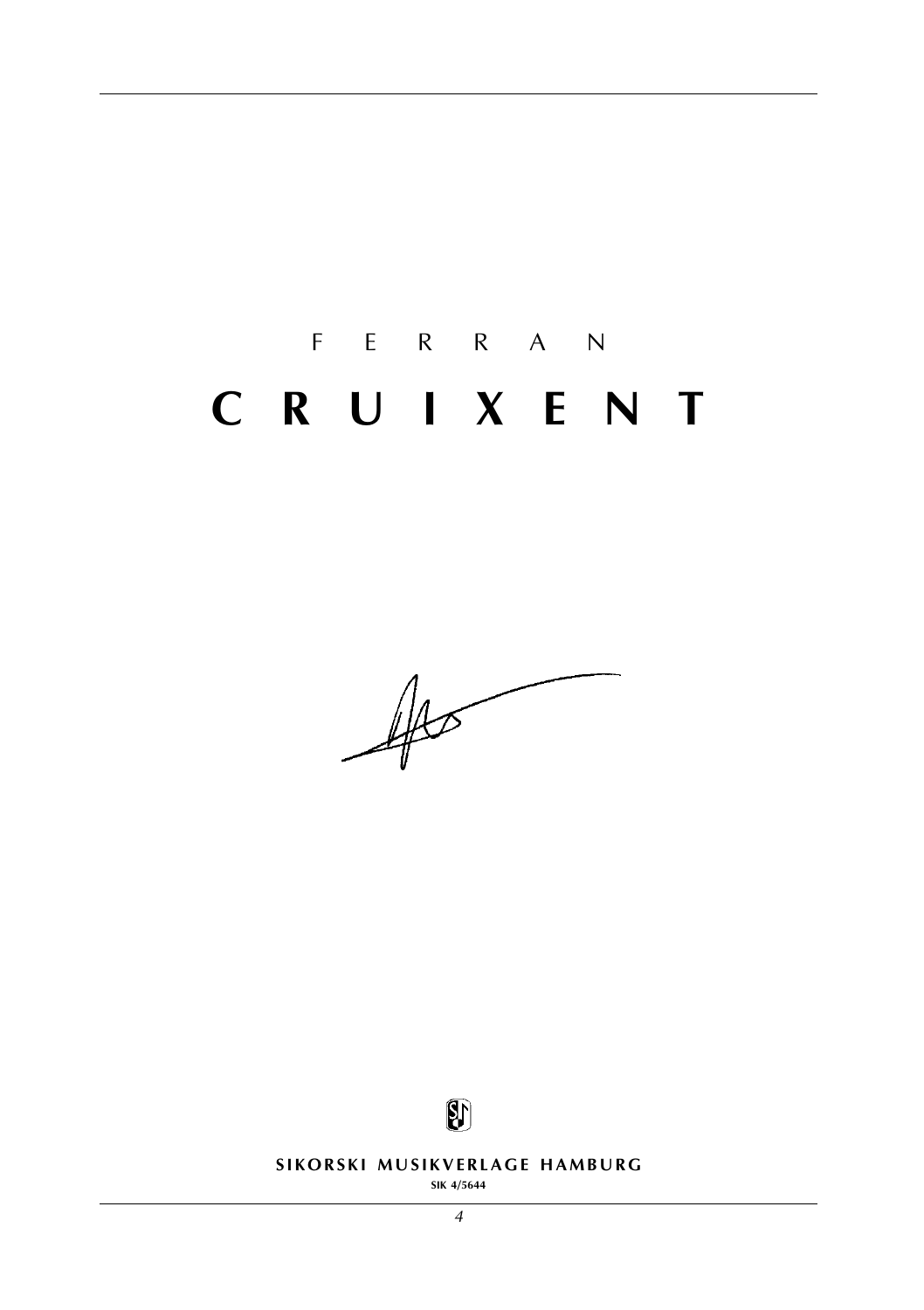## **contents**

|--|--|--|--|--|--|--|

sikorski Musikverlage 20139 hamburg phone: (+ 49) (0)40 / 41 41 00-0 · fax: (+ 49) (0)40 / 41 41 00-41 www.sikorski.de · contact@sikorski.de **15 j a n u a ry 2020** cover photo © sikorski archives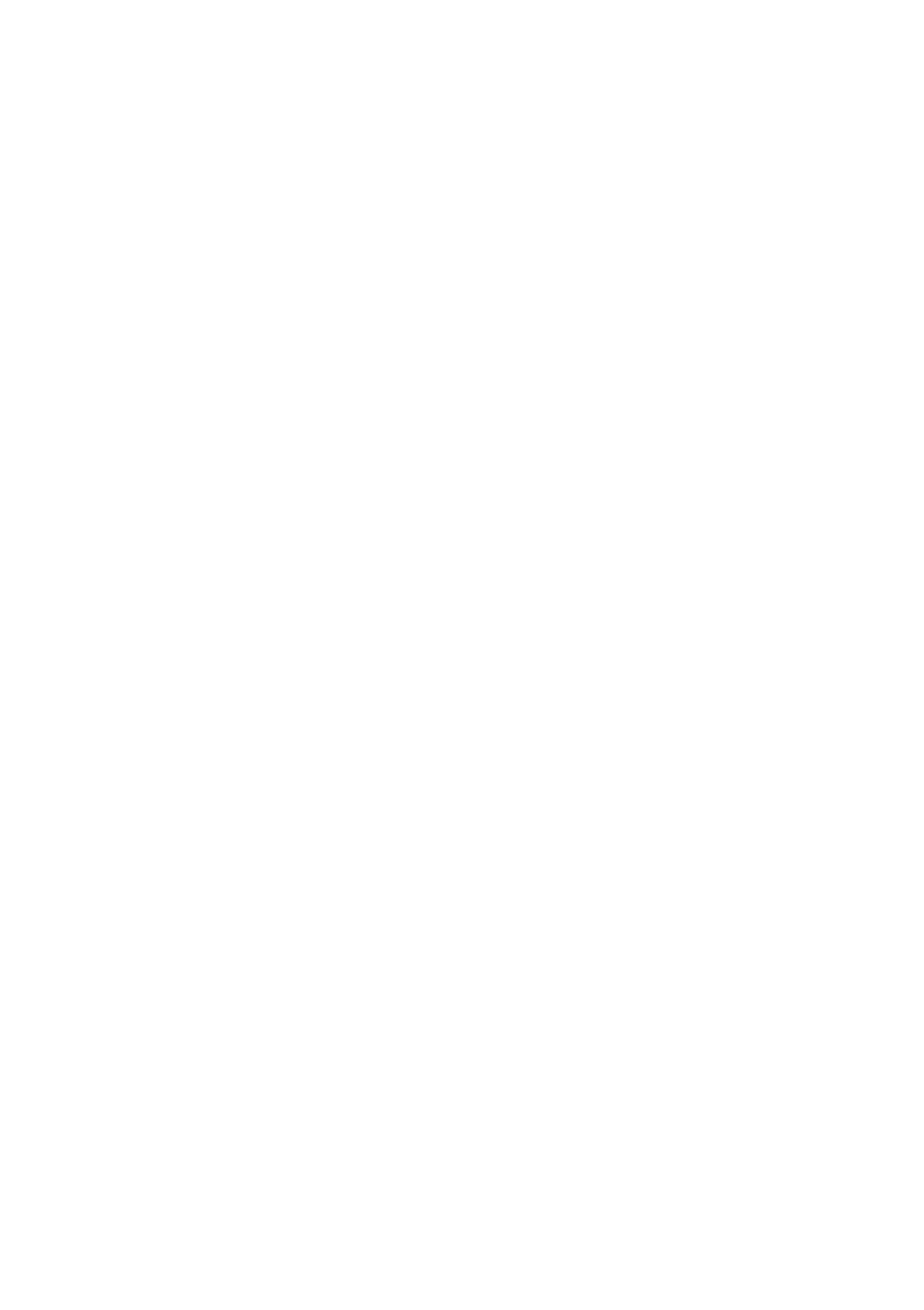### **ferran cruixent**

Ferran Cruixent (\*1976) is a Catalan composer and pianist who lives in Barcelona. His musical works have been published by Sikorski International Music Publishers in Hamburg (Germany) since 2008. His oeuvre includes commissioned works for orchestra, chamber works and vocal music as well as music for visual arts, and is internationally performed by numerous orchestras (Detroit Symphony Orchestra, Bavarian State Opera, Deutsche Radio Philharmonie Saarbrücken-Kaiserslautern, Staatskapelle Weimar, MDR-Sinfonieorchester, Deutsche Staatsphilharmonie Rheinland-Pfalz, Beijing Symphony Orchestra, Orquesta Filarmónica de Bogotá, OBC Orchestra Barcelona etc.) under such conductors as Leonard Slatkin, Kazushi Ono, Christoph Poppen, Hannu Lintu and Karl-Heinz Steffens. He has served as a member of the jury at the first international composition competition Voice of China (Beijing, 2013) and as composer-in-residence at the international chamber music festival 'Sommersprossen' (2010 and 2013, Rottweil, Germany). Cruixent was selected by the Joan Miró Foundation to perform his musical/visual project 'Urban Surround' during the season 2008/2009 season.

Cyborg (2010) for symphonic orchestra (USA premiere in 2013 with the Detroit Symphony Orchestra under Leonard Slatkin) was commissioned by the Staatskapelle Weimar (2010, Christoph Poppen) is the first episode of his 'Cyborg Tetralogy' and introduced the concept of 'cyber singing', communicating real instruments and technology in a new philosophical way: "(...) he introduces a communications device into the orchestra, showing in this way that technology is combined with what we do. He calls it 'cyber singing.' It's fascinating. (...)" (Leonard Slatkin, conductor.)

The three remaining chapters are the commissioned works Virtual (2011, DRP Saarbrücken-Kaiserslautern), Big Data (2016, Detroit Symphony Orchestra) and Deus ex machina (2018, OBC Orchestra Barcelona).

The commissioned works Virtual for symphonic orchestra (DRP, 2011, Germany), Solaria (Haydn Orchestra Bolzano, 2015, Italy) and Binary (ARD Competition, 2015, Germany) also explore the expressive potential of the 'cyber singing' technique.

Focs d'artifici (Fireworks, 2008), a concerto for percussion and orchestra that was composed following a successful collaboration with Professor Peter Sadlo, has been performed for over fourty times in Germany, China, Spain, Austria and Colombia. It was selected as a 'repertoire work' at the ARD International Competition (Munich) in 2013.

Cruixent studied piano and music theory at the Conservatori Superior de Música de Barcelona, completing his studies in 1999. At the same time he also studied violin, acoustics, counterpoint, fugue and singing.

Following these studies, he studied contemporary composition as well as composition for film and television at the University of Music and Theatre in Munich, completing these studies with a master class diploma in contemporary composition in 2006.

He is also frequently involved in many international films and videogame productions, working as a pianist, orchestrator and composer.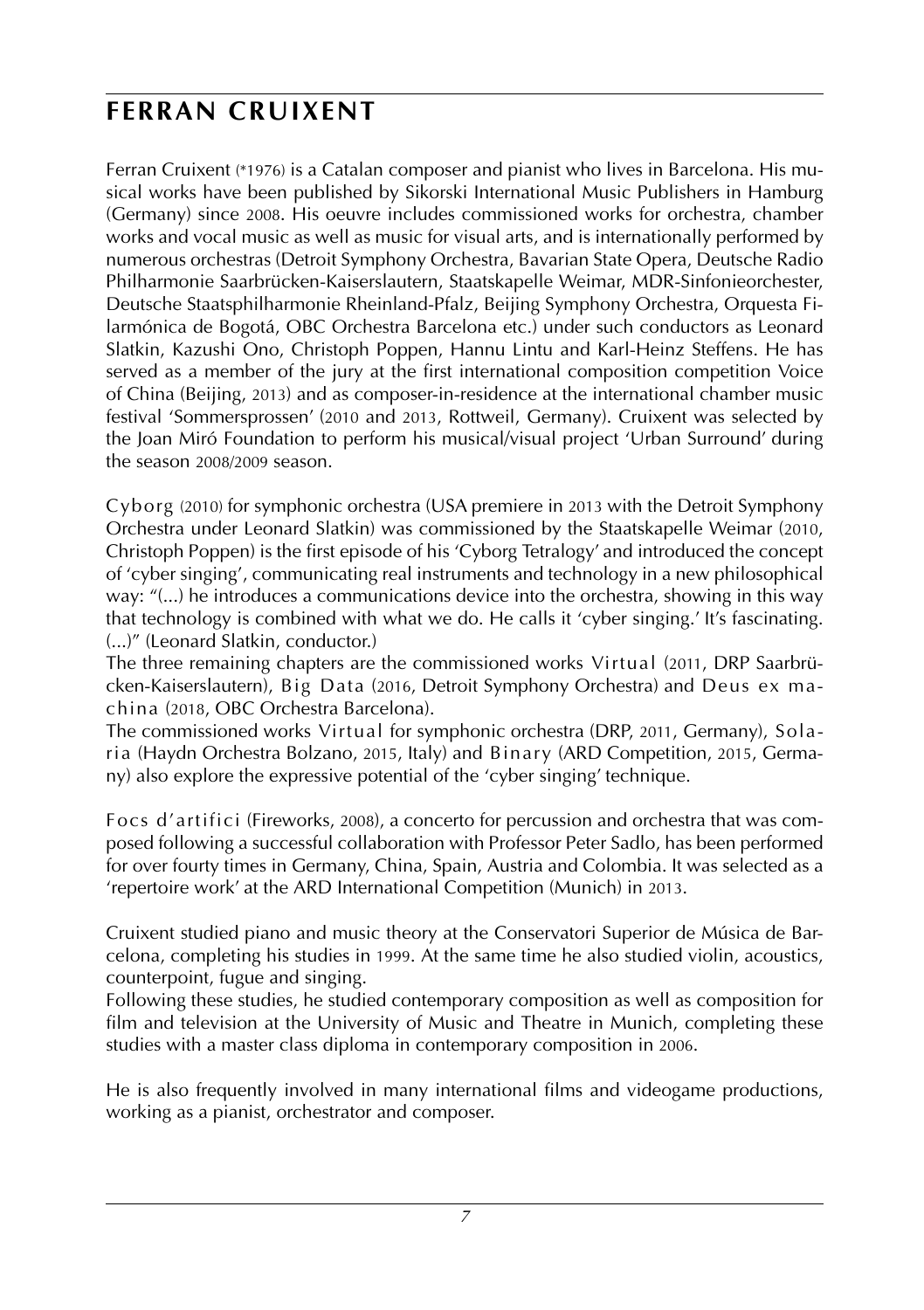### **ferran cruixent**

Ferran Cruixent (\*1976) ist ein Katalanischer Komponist und Pianist, der in Barcelona lebt. Seine Kompositionen werden seit 2008 bei den Sikorski Musikverlagen Hamburg verlegt und sein Œuvre umfasst Werke für Orchester, Kammerensembles, Vokalmusik sowie Musik für Visual Arts. Aufführungen gab es mit zahlreichen internationalen Orchestern (Detroit Symphony Orchestra, Bayerisches Staatsorchester, Deutsche Radio Philharmonie Saarbrücken-Kaiserslautern, Staatskapelle Weimar, MDR-Sinfonieorchester, Deutsche Staatsphilharmonie Rheinland-Pfalz, Beijing Symphony Orchestra, Orquesta Filarmónica de Bogotá, OBC Orchestra Barcelona u.a.) unter Dirigenten wie Leonard Slatkin, Christoph Poppen, Hannu Lintu, Kazushi Ono oder Karl-Heinz Steffens. Cruixent war Mitglied in der Jury des ersten internationalen Kompositionswettbewerbs ,Voice of China' in Peking (2013) und wurde als Composer-in-residence beim internationalen Kammermusikfestival ,Sommersprossen' in Rottweil eingeladen (2010 und 2013). Die Miró Stiftung in Barcelona wählte den Komponisten für sein musikalisch-visuelles Projekt ,Urban Surround' in der Saison 2008/2009 aus.

Cruixent schloss 1999 am Conservatori Superior de Música de Barcelona sein Studium in den Fächern Klavier und Musiktheorie ab. Parallel dazu studierte er Geige, Akustik, Kontrapunkt, Fuge und Gesang. Im Anschluss daran studierte er Komposition und Komposition für Film und Fernsehen an der Hochschule für Musik und Theater München (Meisterklassendiplom 2006).

Sein Schlagzeugkonzert Focs d'artifici (Feuerwerk), das im Rahmen der erfolgreichen Zusammenarbeit mit dem Schlagzeugvirtuosen Peter Sadlo entstand, wurde seit der Uraufführung im Jahre 2008 über 40 Mal weltweit gespielt und für den ARD-Wettbewerb 2013 als Repertoirestück ausgewählt.

Cyborg (2010) für symphonisches Orchester wurde von der Staatskapelle Weimar in Auftrag gegeben und unter der Leitung von Christoph Poppen uraufgeführt (Amerikanische Erstaufführung 2013 mit dem Detroit Symphony Orchestra und Leonard Slatkin) und präsentierte erstmalig das philosophische Konzept ,Cyber singing', bei dem reale Instrumente und Technik in einer innovativen Art und Weise miteinander kommunizieren: "(...) er führt eine Kommunikationsart in das Orchester ein, die zeigt, dass Technologie eng mit dem, was wir tun, verknüpft ist. Er nennt es ,Cyber singing'. Das ist faszinierend. (…)" (Leonard Slatkin, Dirigent).

Die ,Cyborg Tetralogie' besteht aus vier Auftragswerken: Cyborg (2010, Staatskapelle Weimar), Virtual (2011, Deutsche Radiophilharmonie Saarbrücken-Kaiserslautern), Big Data (2016, Detroit Symphony Orchestra) und Deus ex machina (2018, OBC Orchestra Barcelona).

In den Auftragswerken Virtual für Symphonieorchester, Solaria (Haydn-Orchester Bozen, 2015) und Binary für zwei Klaviere (ARD Wettbewerb, 2015) wird ebenfalls das expressive Potenzial der ,Cyber singing'-Technik ausgelotet.

Aktuell arbeitet Cruixent für das Orquestra Simfònica de Barcelona i Nacional de Catalunya an der Auftragskomposition Beyond Human für Sopran und Orchester, die am 27. September 2019 in Barcelona unter der Leitung des Chefdirigenten Kazushi Ono aus der Taufe gehoben wird, den Sopranpart übernimmt Ilona Krzywicka.

Cruixent ist zudem regelmäßig bei Film- und Videospielproduktionen als Pianist, Orchestrator und Komponist engagiert.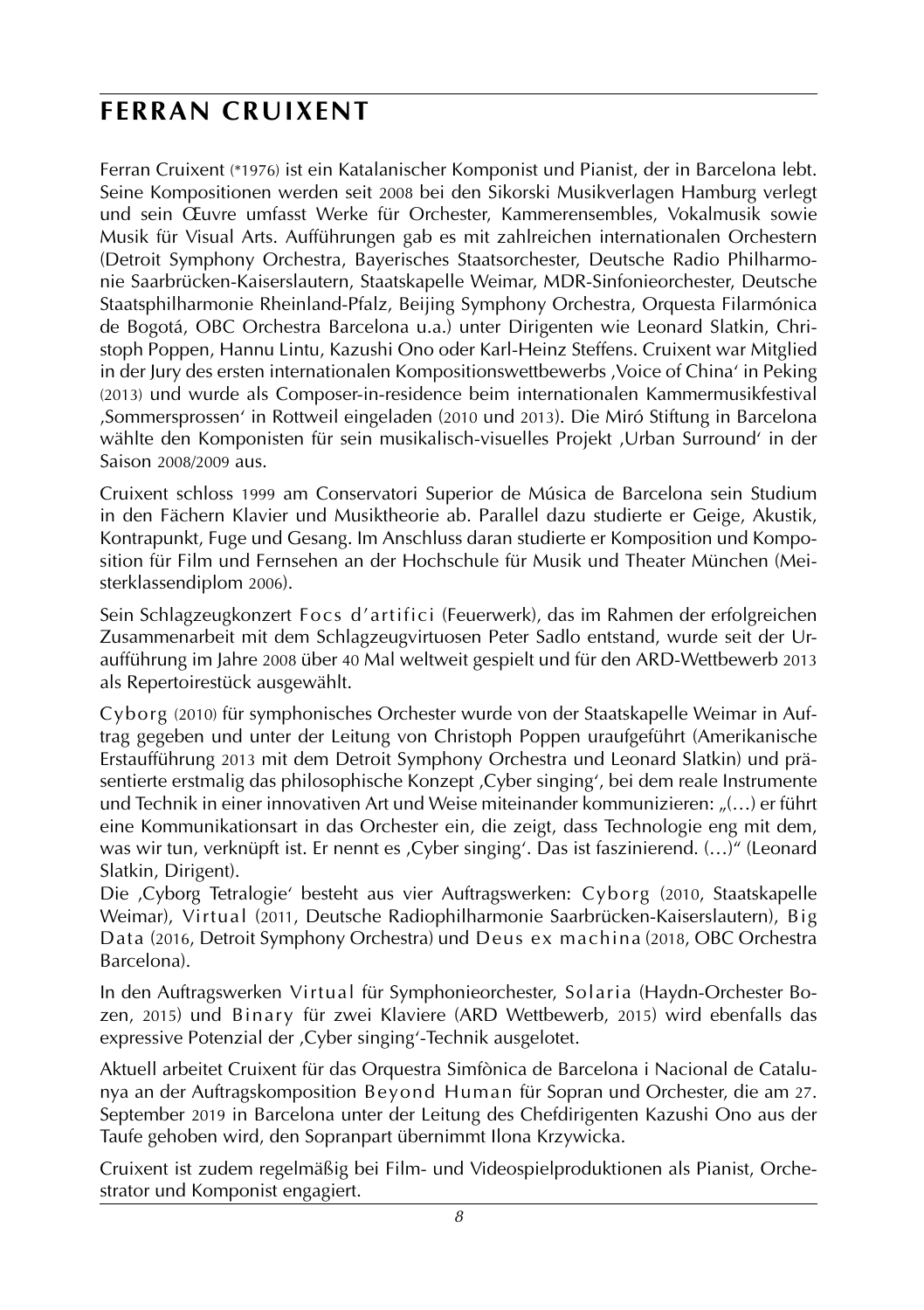### **stage works**

#### **impression 2018**

Ten impressions for dance and chamber orchestra *Dedicated to the generation Y-Millenials Commissioned by the Dance Theatre Heidelberg*

- *1*. Imperssion 1 Calling Millenials
- *2*. Imperssion 2 Oscillator
- *3*. Imperssion 3 Automatic Sonar
- *4*. Imperssion 4 Enigmatico
- *5*. Imperssion 5 New Dimension
- *6*. Imperssion 6 Robotico Big Data
- *7*. Imperssion 7 Onirico
- *8*. Imperssion 8 Stroboscope
- *9*. Imperssion 9 Thin Shadow
- *10*. Imperssion 10 Recalling Millenials

 Optional before Impression 1: Interludio A for sol violin / between Impressi ons: Interludio B for orchestra

 $0.0.2$ (bass clar).1(db bn) –  $0.0.3$ (bass trbn).1 – timp. 2 perc. harp. strings  $(5/4/3/2/2[5-str.])$ 

Duration: 60'

First performance: 7 December 2018, Heidelberg

Dance Theatre Heidelberg – Iván Pérez (choreographer) – Philharmonisches Orchester Heidelberg – Elias Grandy (conductor)

#### **oscillation 2020**

for dance and chamber orchestra *Dedicated to Marta Commissioned by the Dance Theatre Heidelberg*

- *1*. 00.Underwater Prologue
- *2*. 01.Emergency and Self Organization
- *3*. 02.Interludio
- *4*. 03.Detuning Waves
- *5*. 04.Coupling
- *6*. 05.Fluorescences *attacca*
- *7*. 06.Reloading
- *8*. 07.Epilogue. Recalling Millenials

0.0.3(bass clar).db bn  $-$  3.3.3(bass trbn).1 – timp (also: crot, rainstick, 2 Tibetian singing bowls, tam-t, cym). 1 perc (crot, rainstick, 2 wood bl, bass dr, susp.cym, 6 gongs, large tam-t, vibr). strings (minimum 5/4/3/2/2[5-str.])

Duration: 71'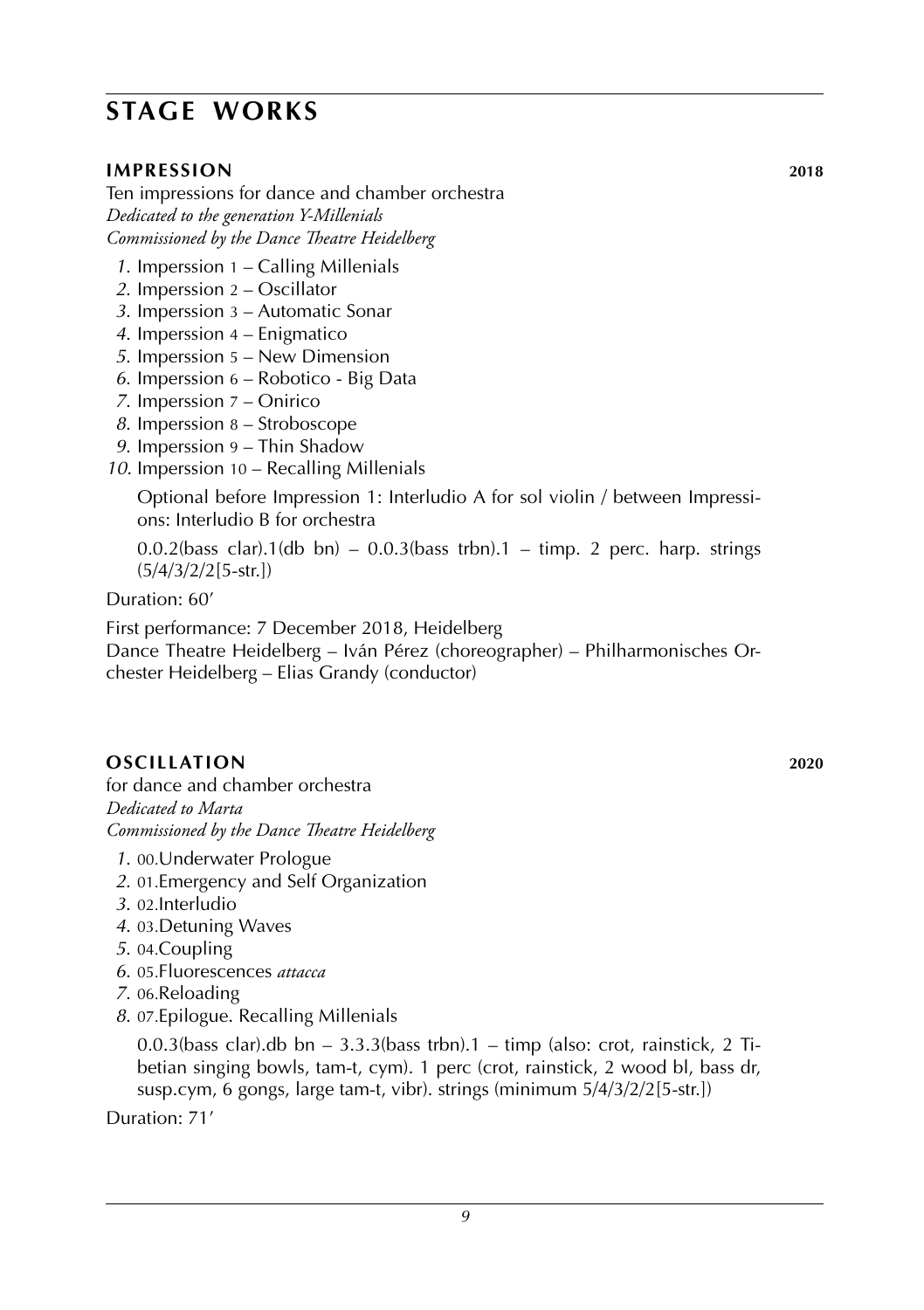#### **agonia 2002**

for orchestra

 $2(picc).1.1(A).$ alto sax. $1 - 2.2.1.1 - timp.$  2 perc. strings

Duration: 12'

First performance: 7 February 2002, Munich Hochschulsymphonieorchester – Markus Landerer (conductor)

#### **Rituals II 2002**

Concerto for timpani and orchestra *Dedicated to Claudio Estay*

- *1*. La caça [The Hunt]
- *2*. Camí de fang [Muddy Path]
- 3. Dança de foc [Fire Dance]

0.0.0.0 – 4.3.3.1 – 2 perc (3 wood bl, snare dr, cym). piano. strings

Duration: 15'

First performance: 1 March 2004, Munich Claudio Estay (timpani) – Hochschulsymphonieorchester – Oriol Cruixent (conductor)

► see CHAMBER WORKS Rituals I

#### **mascarada 2005**

Concerto for violoncello and orchestra

1.1.2(bass clar). $1 - 2.2.2.1 - 2$  perc (timp, tgl, chimes, bass dr, tam-t). strings

Duration: 18'

First performance: 2 May 2005, Munich Elias Grandy (violoncello) – Hochschulsymphonieorchester – Ulrich Nicolai (conductor)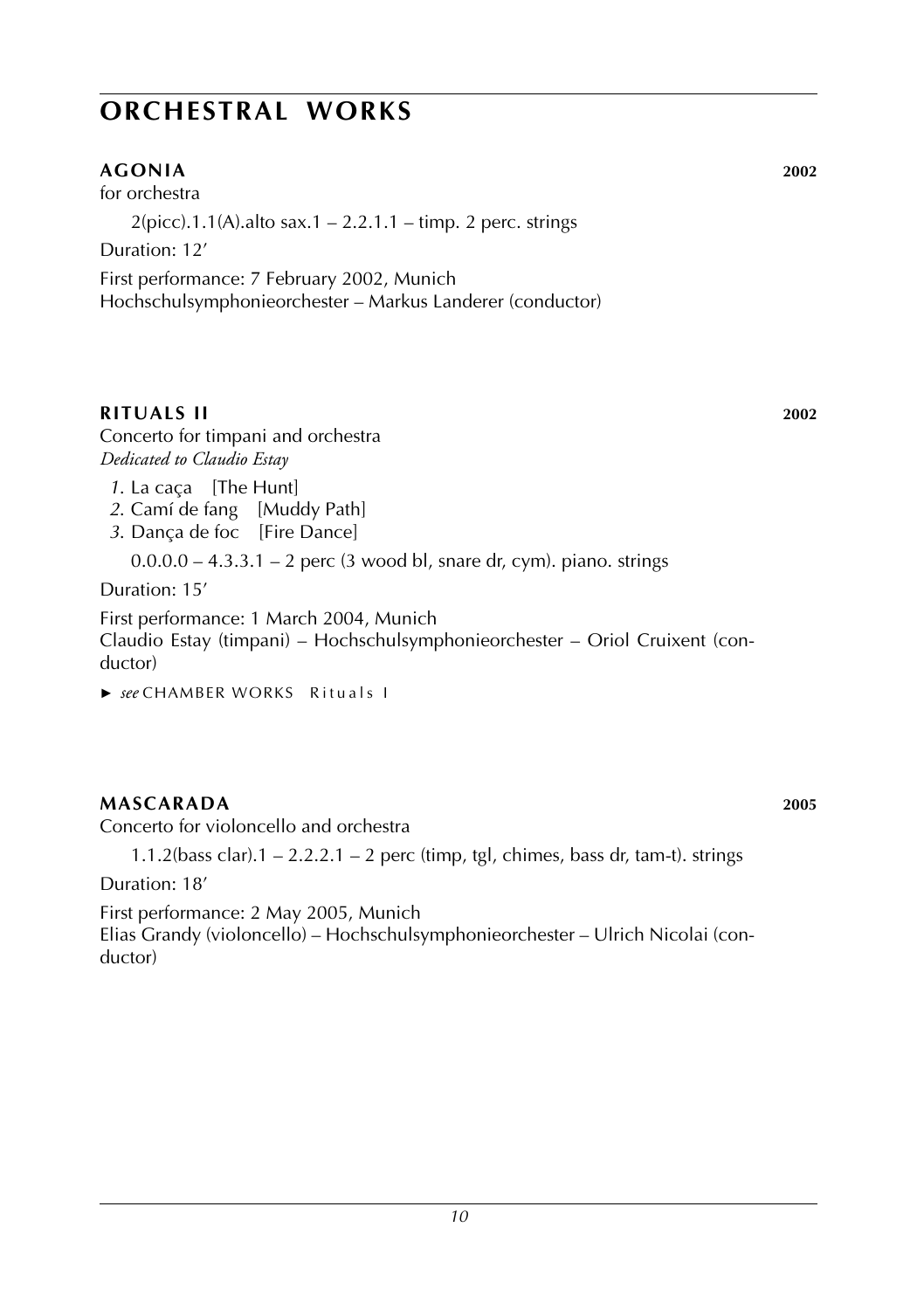#### **visions 2005**

Concerto for large marimba and strings with percussion (second version) *Dedicated to Peter Sadlo*

- *1*. La llum del record [The Light of Remembrance]
- *2*. La bellesa de l'horror [The Beauty of Horror]

perc (timp, calimba, crot, chimes, bass dr, cym). strings

Duration: 19'

First performance: 12 February, Rome 2005 Peter Sadlo (marimba) – Orchestra d'Archi Italiana – Peter Sadlo (conductor)

#### **focs d'artifici** [fireworks] **2007**

Concerto for percussion and orchestra *Dedicated to Peter Sadlo*

- *1*. Fanfarra de fusta [Wood Fanfare]
- *2*. Font màgica [Magic fountain]
- *3*. Correfocs [traditional Catalan festivity]

 $3(pice).3.3(bass clar).3(db bn) - 4.3.3(bass trbn).1 - perc (timp, crot, calimba,$ Japanese brass rins, wood bl, log drum, 2 tom-t, conga, bongos, tambourine, snare dr, 2 bass dr, 2 Chinese cym, cym, splash cym, ascending Chineses opera gong, tam-t, tubular bells, vibr, police whistle, can with screws, trumpet in C). strings (minimum: 14/12/10/8/6)

Duration: 23'

First performance: 14 January 2008, Reutlingen Peter Sadlo (percussion) – Württembergische Philharmonie Reutlingen – Norichika Iimori (conductor)

*score:* **s i k 8599**

#### **concerto for guitar and orchestra no. 1 2008**

*Dedicated to Yorgos Arguiriadis*

- *1*. Disperato
- *2*. Calmo
- *3*. Festivo

 $2.2.2.2 - 2.0.0.0 -$  strings

Duration: 20'

First performance: 19 September 2008, Mataró Yorgos Arguiriadis (guitar) – Orquesta Terrassa 48 – Carles Miró (conductor)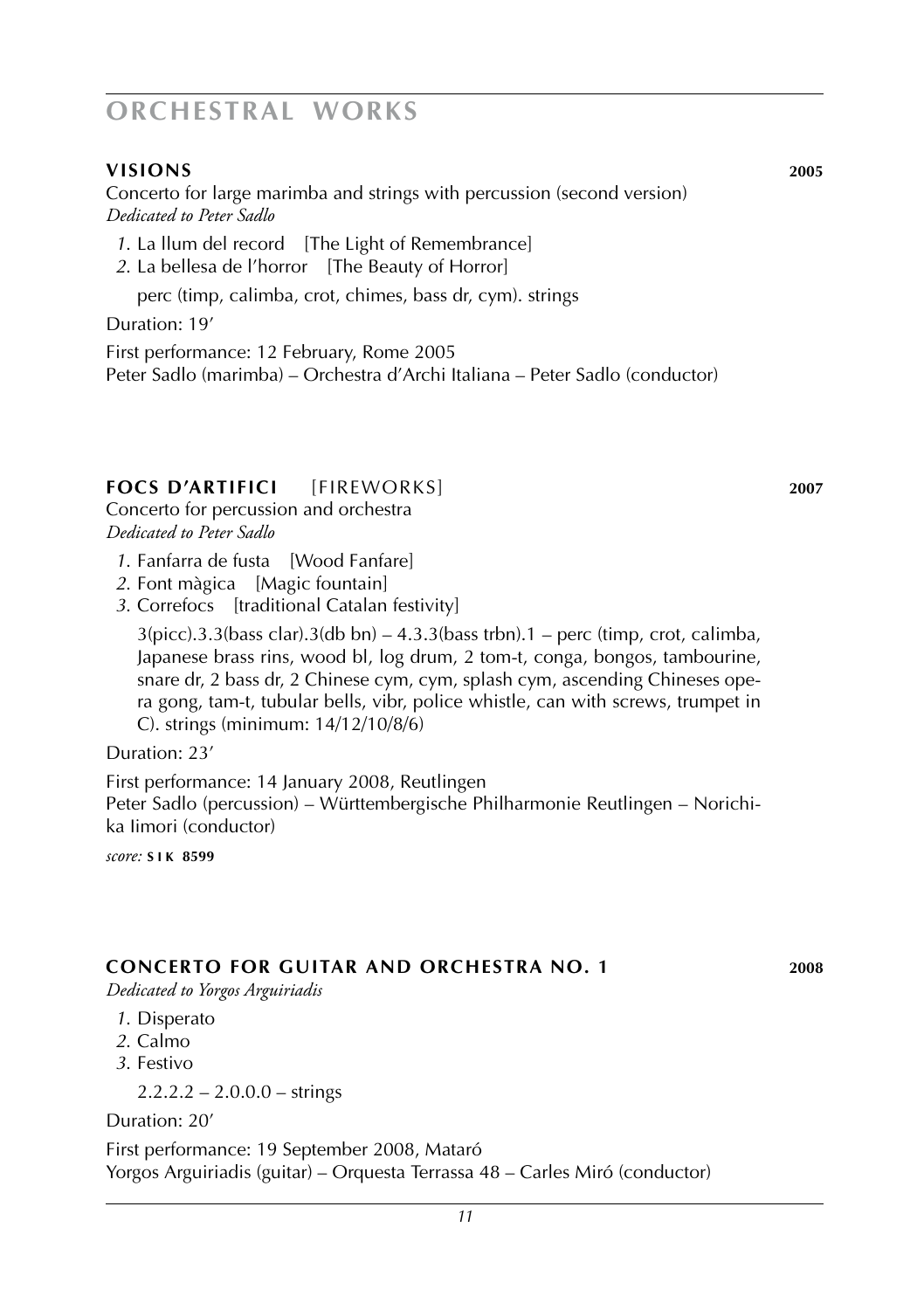#### **cyborg 2010 cyborg 2010 2010**

for orchestra *Comissioned by the Staatskapelle Weimar Dedicated to my father*

 $3.2.3.3 - 6.3.4.1 -$  timp. perc. strings  $(14/12/10/8/6)$ 

Duration: 24'

First performance: 2 May 2010, Weimar Staatskapelle Weimar – Christoph Poppen (conductor)

 $Cy$  b  $org$  represents the first part of a cycle of three orchestral compositions comprising  $Cyborg$ , Virtual (2011) and  $Big$  Data (2016). Cyborg is also available in a version for septet ► *see* A n d r o i d .

#### **virtual** 2011

for large orchestra *Commissioned by Deutsche Radio Philharmonie Dedicated to my wife*

 $3.2.3$ (bass clar). $3$ (db bn) –  $6.3.4$ (2db bn). $1 -$ timp. 3 perc (crot, wind chimes, bass dr, susp.cym, Chinese cym, tam-t, lion's roar). strings (14/12/10/8/6)

Duration: 12'

First performance: 15 May 2011, Saarbrücken

Deutsche Radiophilharmonie Saabrücken Kaiserslautern – Christoph Poppen (conductor)

Virtual represents the second part of a cycle of three orchestral compositions comprising  $Cyborg$  (2010),  $Virtual$  and  $Big$  D at a (2016).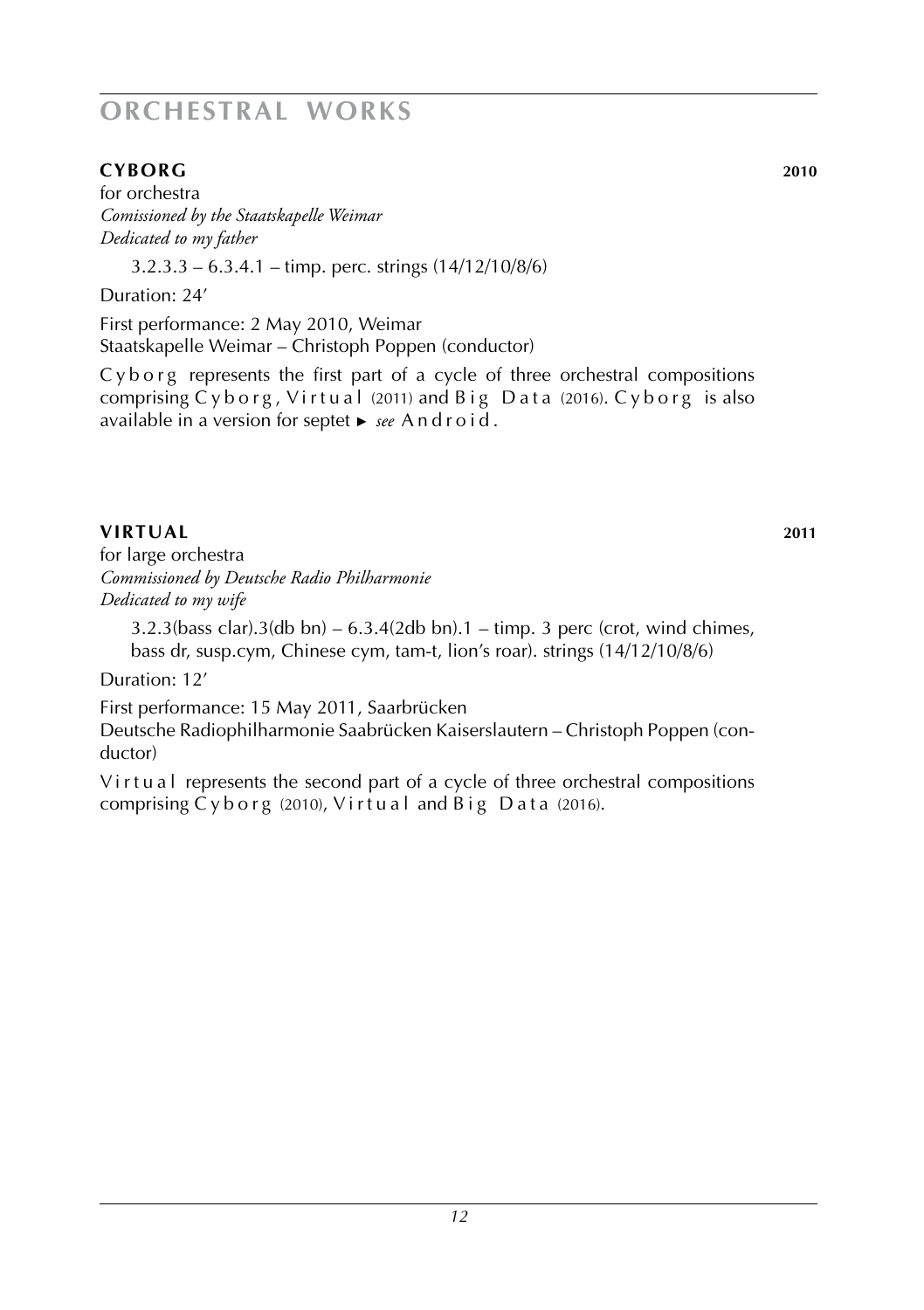#### **grand chef 2012**

Concerto for percussion and large orchestra *Commissioned by Württembergische Philharmonie Reutlingen Dedicated to Peter Sadlo*

- *1*. Le sommelier *remembering Deinhard Goritzki*
- *2*. Le grand

3.3.3.3(db bn) – 6.3.4(2 bass trbn).1 – strings (minimum 14/12/10/8/6)

solo percussion: timp, chimes (glass, cutlery), plastic dr, bass dr, crazy cym, gongs, wine glass, steel dr, glsp, kitchen pots and pans (about 16 different tones)

Duration: 16'

First performance: 14 January 2013, Reutlingen Peter Sadlo (percussion) – Württembergische Philharmoni Reutlingen – Ola Rudner (conductor)

#### **solaria 2014**

for orchestra *Commissioned by Fundatione Orchestra Haydn di Bolzano e Trento Dedicated to Gladia*

 $2.2.2.2 - 4.2.3.0 -$  perc (timp, susp.cym). strings  $(12/10/8/6/4)$ 

Duration: 10'

First performance: 3 February 2015, Bolzano Haydn Orchestra – Christoph Poppen (conductor)

#### **bigata for orchestra <b>2016 data 2016 2016**

*Commissioned by Detroit Symphony Orchestra*

3.2.3.3 – 4.3.3.1 – timp. perc. strings (14/12/10/8/6)

#### Duration: 20'

First performance: 26 September 2016, Detroit

Detroit Symphony Orchestra – Leonard Slatkin (conductor)

B i g D a t a represents the third part of a cycle of three orchestral compositions comprising  $Cyborg$  (2010), Virtual (2011) and  $BigD$  ig  $Data$ .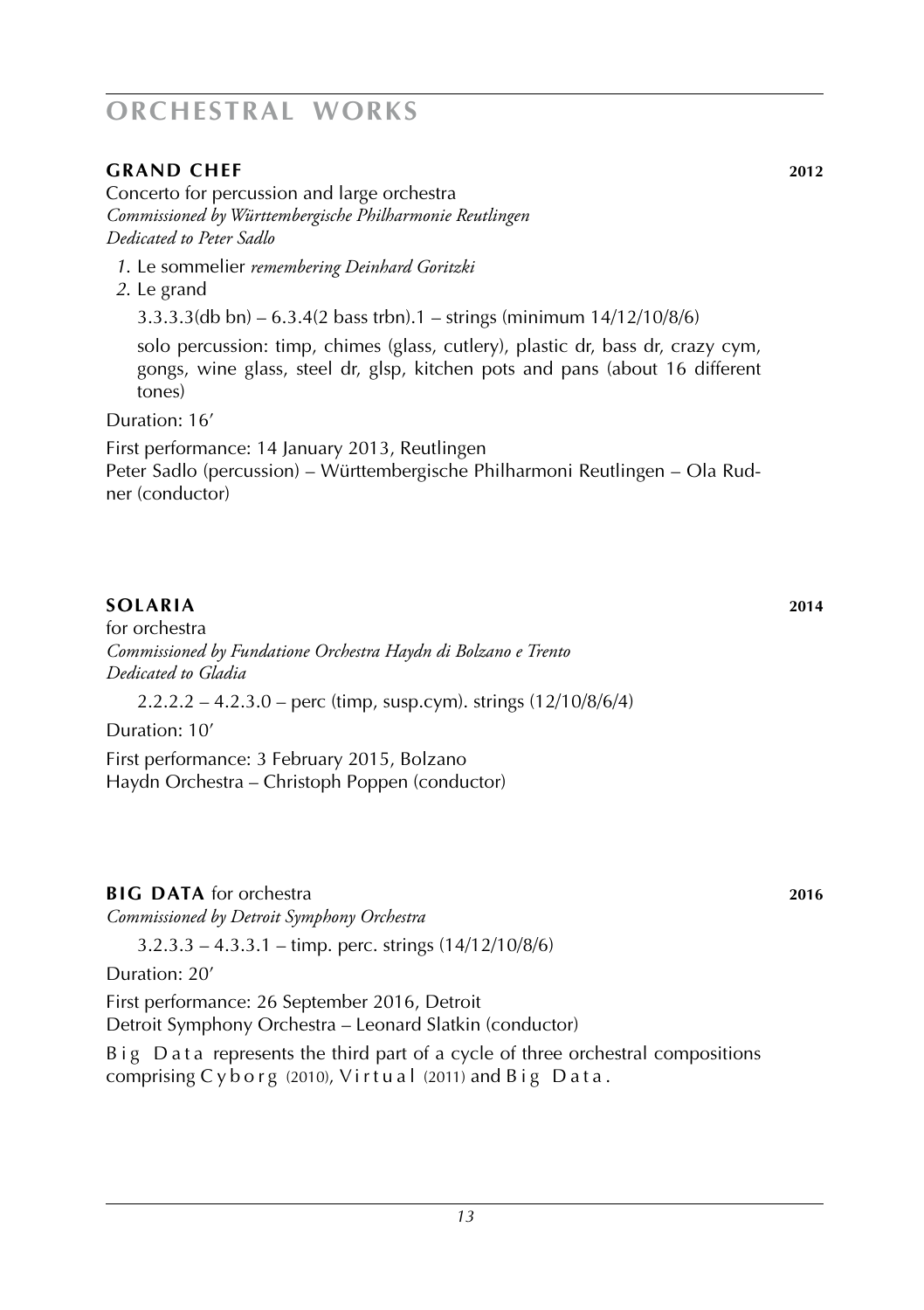**die kunst der fuge:** [the art of fugue] **2018 CONTRAPUNCTUS IX** for orchestra [JOHANN SEBASTIAN BACH] *Commissioned by Detroit Symphony Orchestra*

2.2.2.2 – 2.2.3.0 – timp. acc ad lib. strings (8/7/5/5/3)

Duration: 5'

First performance: 18 June 2019, Leipzig Deutsche Kammerphilharmonie Bremen – Omer Meir Wellber (conductor)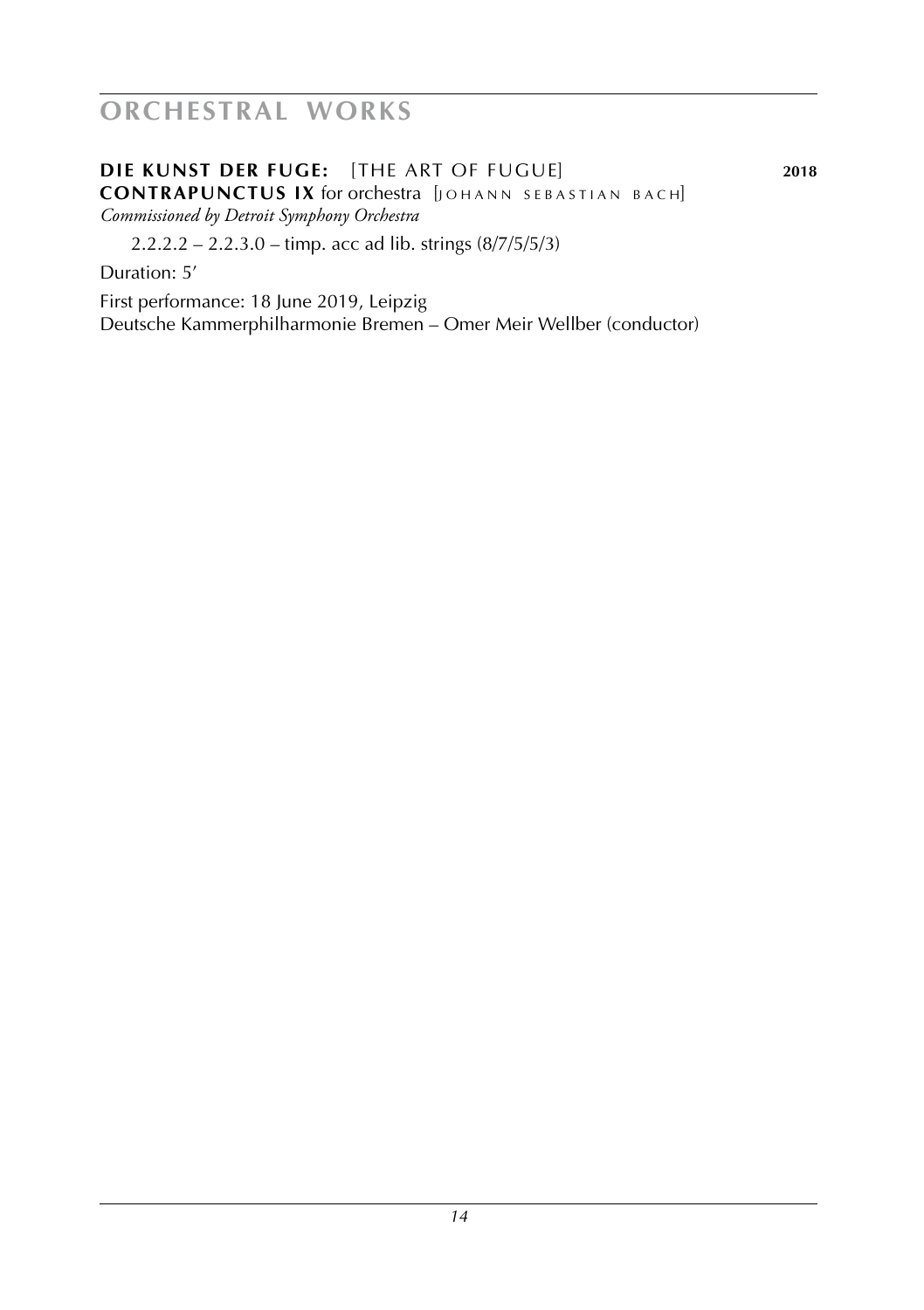| LA VIDA D'UN GAT [A CAT'S LIFE]<br>for violin solo<br>Duration: 5'                                                      | 1999 |
|-------------------------------------------------------------------------------------------------------------------------|------|
| First performance: 20 February 2001, Munich<br>Anna Kalandarischwili                                                    |      |
| RECUERDO ANDALUZ   [ANDALUSIAN MEMORIES]<br>for horn and piano<br>Duration: 8'                                          | 2000 |
| First performance: 29 February 2000, Munich<br>Joaquim Palet (horn) – Ferran Cruixent (piano)                           |      |
| <b>ESCENES</b> [SCENES]<br>for violin, horn and piano<br>Duration: 12'                                                  | 2000 |
| First performance: 11 May 2000, Munich<br>Heinrich Ide (violin) - Joaquim Palet (horn) - Ferran Cruixent (piano)        |      |
| LA REVOLTA DELS SEGADORS [THE REAPERS' REVOLT]<br>for two pianos<br>Duration: 15'                                       | 2001 |
| First performance: 20 February 2001, Munich<br>Ferran and Oriol Cruixent (pianos)                                       |      |
| <b>BOSC ENCANTAT I</b> [THE ENCHANTED FOREST I]<br>for flute, violoncello and piano<br>Duration: 5'                     | 2002 |
| First performance: 7 May 2002, Munich<br>Daniel Tomann (flute) - Heinrich Weeth (violoncello) - Ferran Cruixent (piano) |      |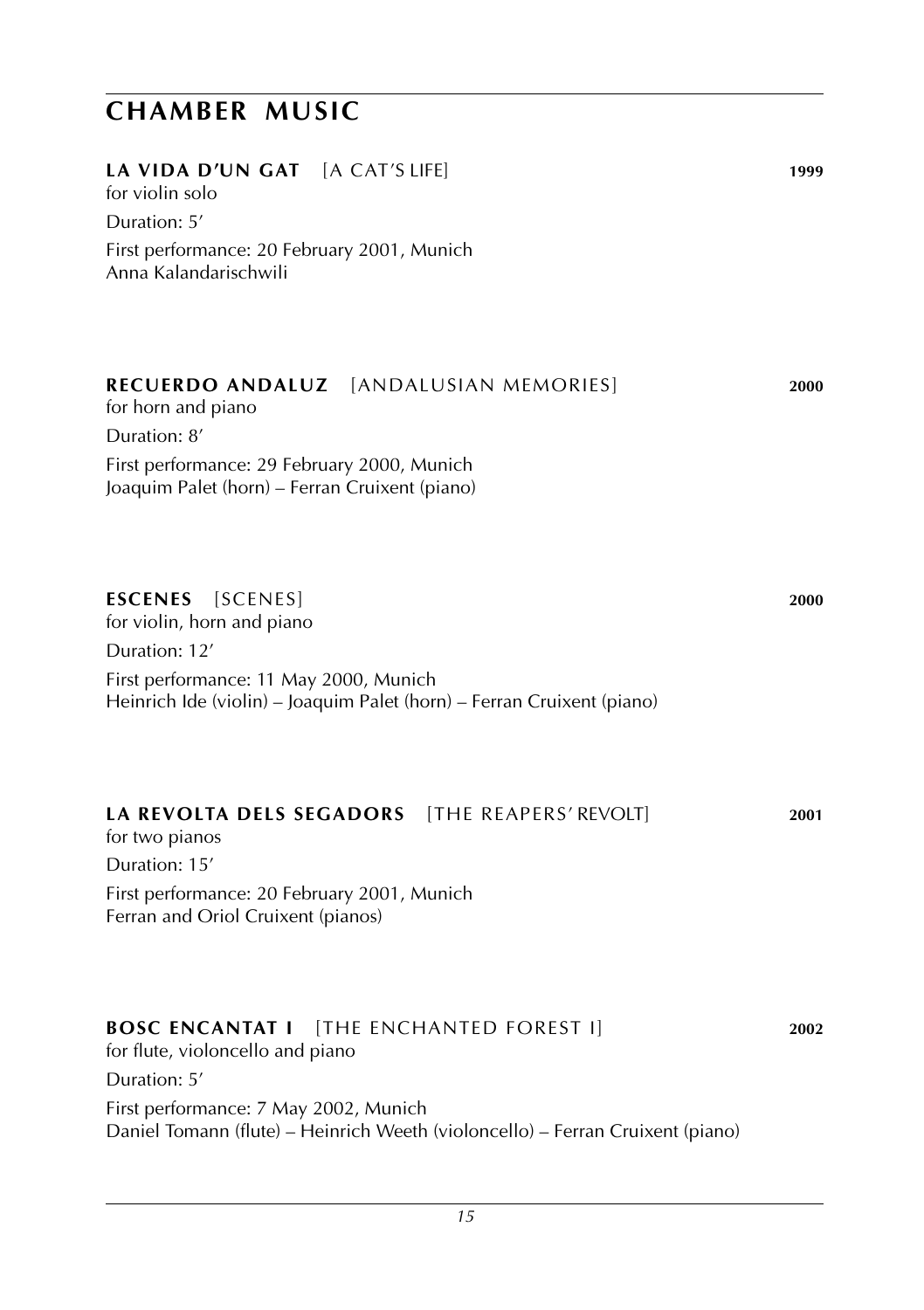| <b>BOSC ENCANTAT II</b> [THE ENCHANTED FOREST II]<br>for clarinet, violoncello and piano                                        | 2002 |
|---------------------------------------------------------------------------------------------------------------------------------|------|
| Duration: 5'                                                                                                                    |      |
| First performance: 14 November 2002, Bucharest<br>Archaeus Ensemble                                                             |      |
|                                                                                                                                 |      |
| <b>RITUALS I</b>                                                                                                                | 2002 |
| Concerto for timpani and ensemble                                                                                               |      |
| $0.0.0.0 - 4.3.3.1 - 2$ perc. 2 pianos                                                                                          |      |
| Duration: 15'                                                                                                                   |      |
| First performance: 8 July 2002, Munich<br>Claudio Estay (timpani) – Ensemble für Neue Musik – Naoshi Takahashi (conduc-<br>tor) |      |
| ▶ see: ORCHESTRAL WORKS Rituals II                                                                                              |      |

#### **hommage a rimsky I 2003**

for flute, bass clarinet and piano Duration: 5'

#### **hommage a rimsky II 2003**

for two marimbas

Duration: 5'

#### **dies tenebrae 2003**

for two percussionists

perc (I: cym, cow bell, ride, crash, hi-hat, tom-t, bass dr, vibr, tam-t, gran cassa, crot, gongs, tubular bells – II: cym, Chinese cym, cow bell, ride, crash, hi-hat, tom-t, bass dr, gran cassa, crot, marimba, tam-t, gongs, tubular bells)

#### Duration: 12'

First performance: 11 May 2003, Munich Klaus Schwärzler and David Haller (percussion)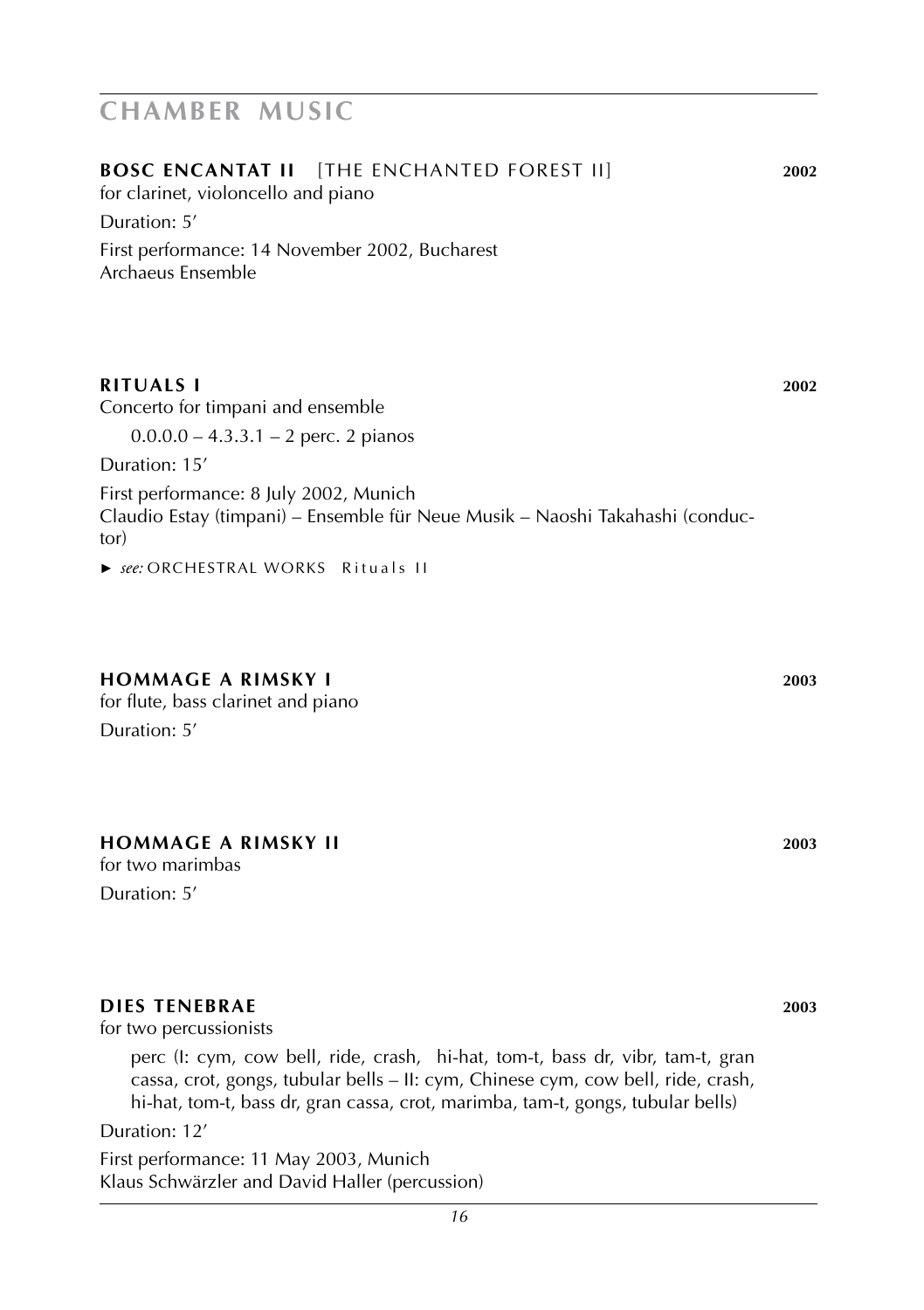#### **Miralls** [mirrors] **2004**

for two pianos and percussion

- *1*. Preludi nocturn [Nocturnal Prelude]
- *2*. Rondó fugat [Rondo fugato]

perc (wind chimes, 2 bongos, 2 congas, cow bell [with pedal], cajón, hi hat, susp. cym, 2 steel dr)

Duration: 10'

First performance: 1 March 2004, Munich Ferran and Oriol Cruixent (pianos) – Claudio Estay (percussion)

#### **percutissimo 2005**

for two pianos Duration: 5' First performance: 27 May 2005, Munich Ferran and Oriol Cruixent

#### **universos paral·lels** [parallel universes] **2004**

Quintet for guitar, two violins, viola and violoncello

Duration: 15'

First performance: 19 October 2006, Athens Yorgos Arguiriadis (guitar) – Forza Quartet – Elena Kisellova (conductor)

#### **pirotecnia** [pyrotechnics] **2004**

for five percussionists *Dedicated to Peter Sadlo*

*1*. Font màgica [Magic Fountain]

2. Correfocs [traditional Catalan festivity]

perc (timp, calimba, crot, temple bl, wood bl, 4 tom-t, snare dr, bass dr, cym, tam-t, tubular bells, xyl, glsp, 2 vibr, marimba, 3 anvils, 3 ocarinas, thunder)

Duration: 15'

First performance: 4 April 2008, Potsdam Peter Sadlo and Via Nova Percussion Group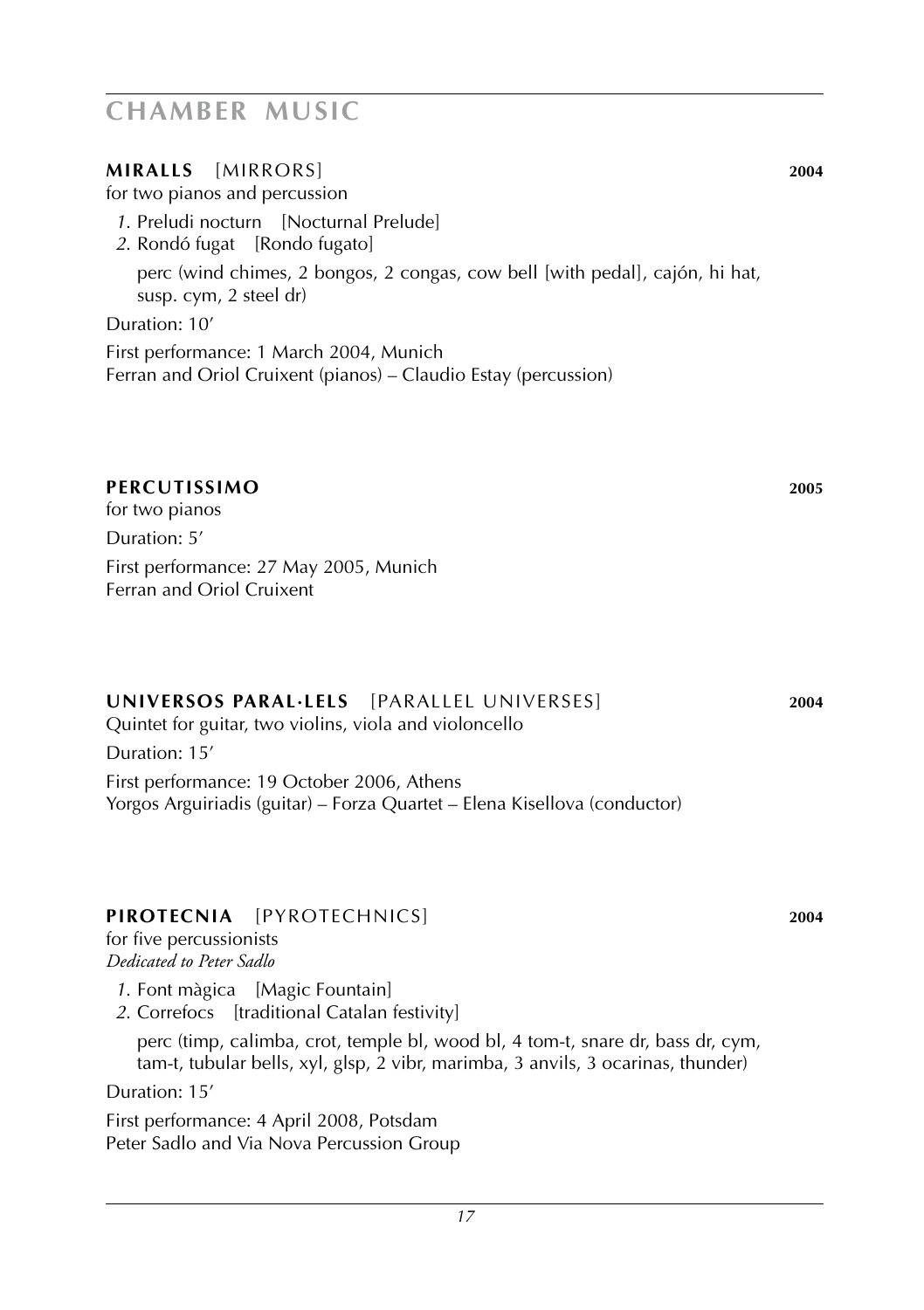#### **pianissimo 2005**

for piano four-hands

Duration: 5'

First performance: 27 May 2005, Munich Ferran and Oriol Cruixent

#### **z machine 2009**

quartet for two pianos (one prepared) and two percussionists

- *1*. Plasma
- *2*. Pulsar
- *3*. American Dream

perc (I: drum set, bass dr, Chinese cym, steel dr, glsp – II: 2 timp, 2 bongos, tam-t, xyl, vibr, lion's roar)

Duration: 11'

First performance: 11 June 2009, Schwetzingen Alice Sara Ott and Mona Asuka Ott (pianos) – Peter Sadlo and Klaus Schwärzler (percussion)

#### **android 2010**

for septet  $1.1.0.0 - 0.0.0.0 - 5$ trings  $(1/1/1/1/1)$ Duration: 21'

First performance: 2 July 2010, Rottweil

And roid epresents a chamber version of  $Cy$  b or g.

#### **goliath and david 2010**

for oboe and trumpet Duration: 10' First performance: 2 July 2010, Rottweil Ingo Goritzky (oboe) – Wolfgang Bauer (trumpet)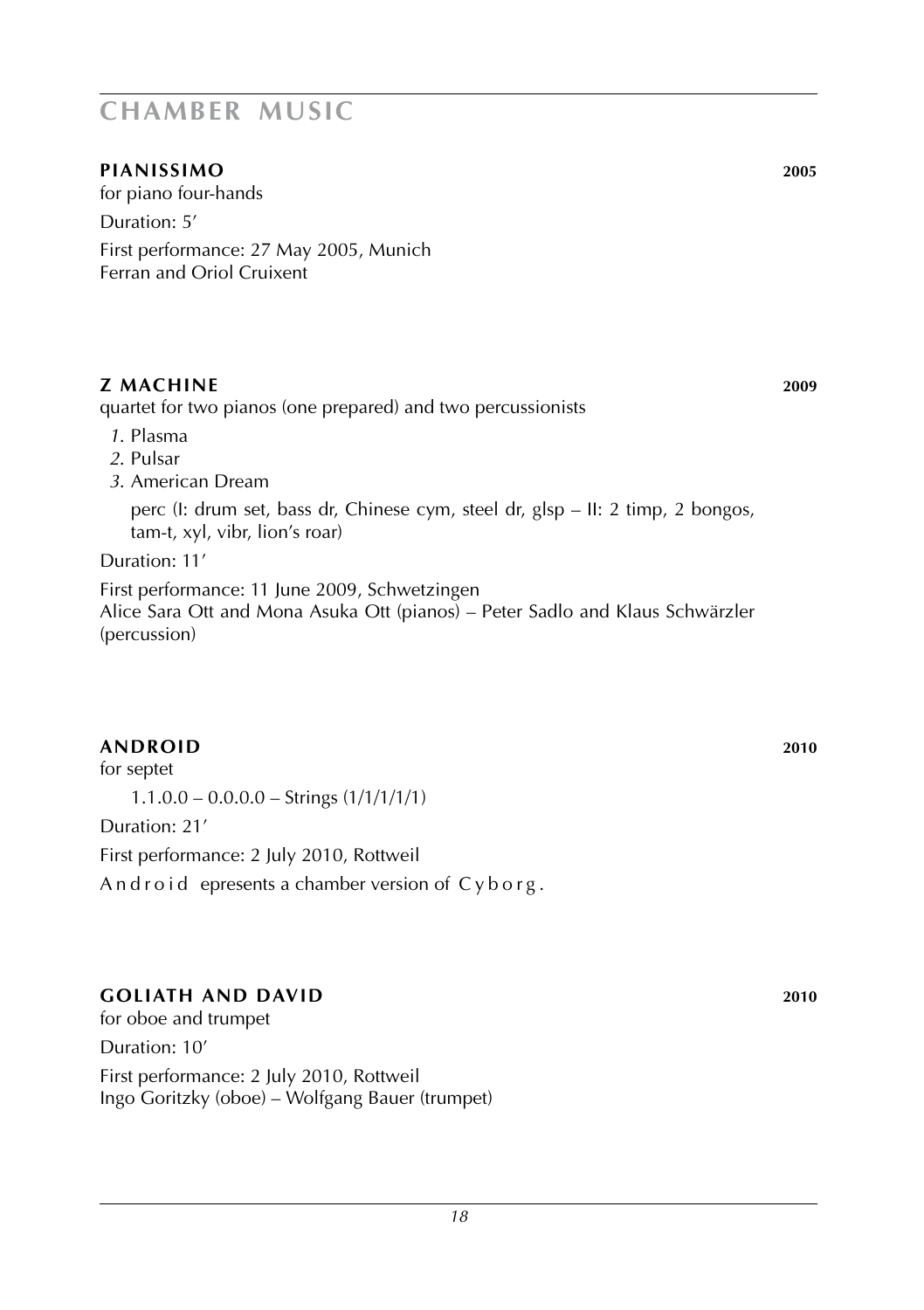#### **melismas 2013**

duet for oboe and marimba *Dedicated to Yeon-Hee Kwak*

Duration: 17'

First performance: 30 March 2013, Seoul Yeon-Hee Kwak (oboe) – Sun-Min Shim (marimba)

In 2020 the composer published a version of M e l i s m a s for oboe and piano.

#### **robotic 2013**

for bass clarinet Duration: 5'

First performance: 3 July 2013, Rottweil Nicola Bulfone

### **SUITE FOR VARIETY ORCHESTRA** [DMITRI SHOSTAKOVICH] 2014

for violoncello, three percussionists and piano

- *1*. March *(Giocoso. Alla marcia)*
- *2*. Dance I *(Presto)*
- *3*. Dance II *(Allegro scherzando)*
- *4*. Little Polka *(Allegretto)*
- *5*. Lirical Waltz *(Allegretto)*
- *6*. Waltz I *(Sostenuto)*
- *7*. Waltz II *(Allegretto poco moderato)*
- *8*. Finale *(Allegro moderato)*

perc (timp [4], tgl, tamb, side dr, Charleston, bass dr, susp.cym, glsp, xyl, vibr)

Duration: 25'

First performance: 23 March 2014, Florence Jens Peter Maintz (violoncello) – Claudio Estay, Mark Haeldemans, Raymond Curfs (percussion) – Oriol Cruixent (piano)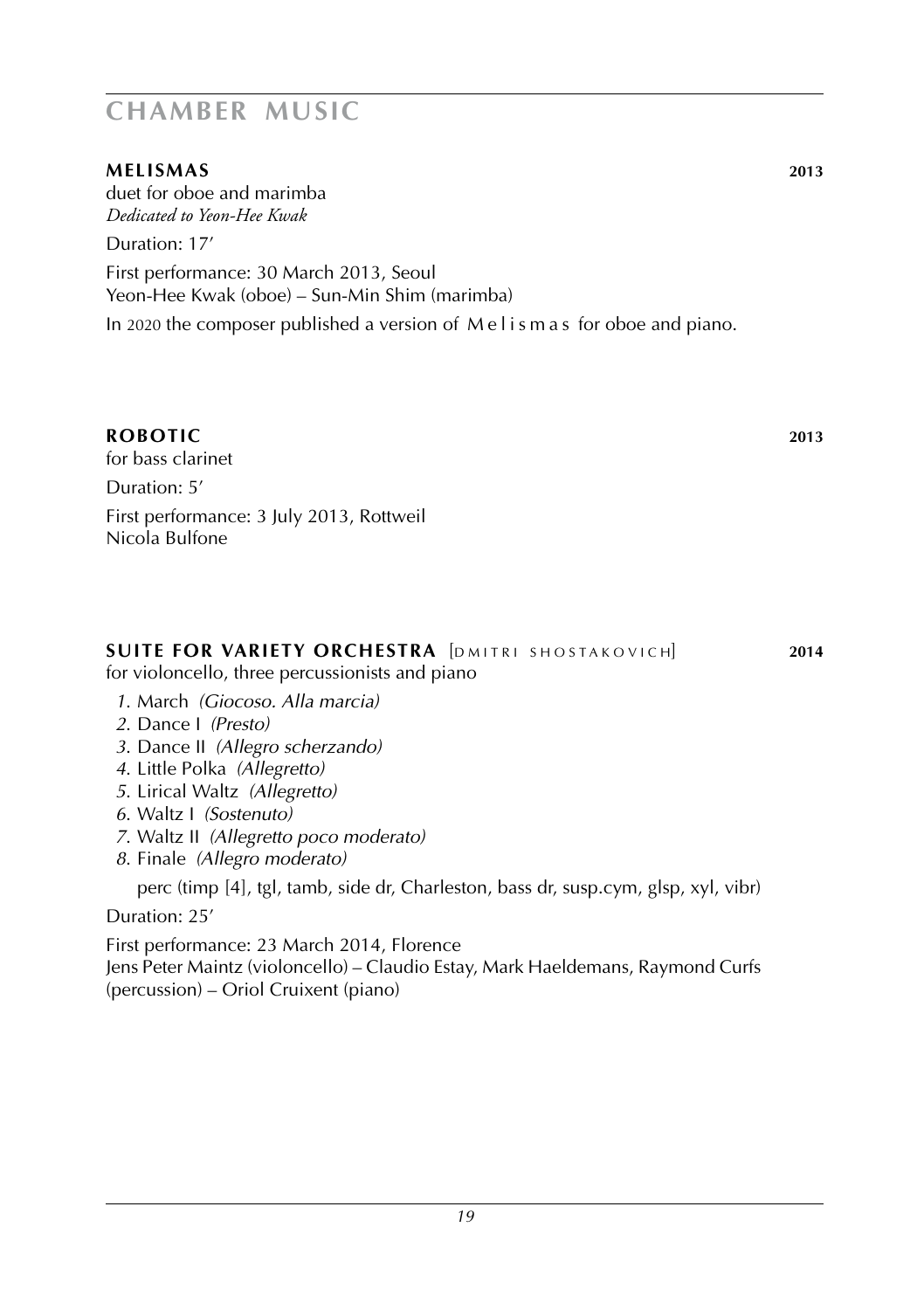#### **binary 2015**

for two pianos *Commissioned by ARD International Music Competition Dedicated to a* 56k *Modem device* Duration: 10' *score:* **sik 8807**

**cybervariation 2018**

Quintet for violin, viola, violoncello, double bass and piano after Franz Schubert's 'The Trout' *Commissioned by Silke Avenhaus Part of the jointly composed work 'Der Forellenteich' by Ferran Cruixent, Dejan Lazič, Osmo Tapio Räihälä, Gerald Resch and Johannes X. Schachtner based on the theme from 'Die Forelle' by Franz Schubert*

Duration: 4'

First performance: 2 October 2018, Trier Lena Neudauer (violin) – Wen Xiao Zheng (viola) – Danjulo Ishizaka (violoncello) – Rick Stotijn (double bass) – Silke Avenhaus (piano)

'Cyber singing' takes place when at marked points of the score the musicians use their smartphones playing a mp3 file provided by the composer.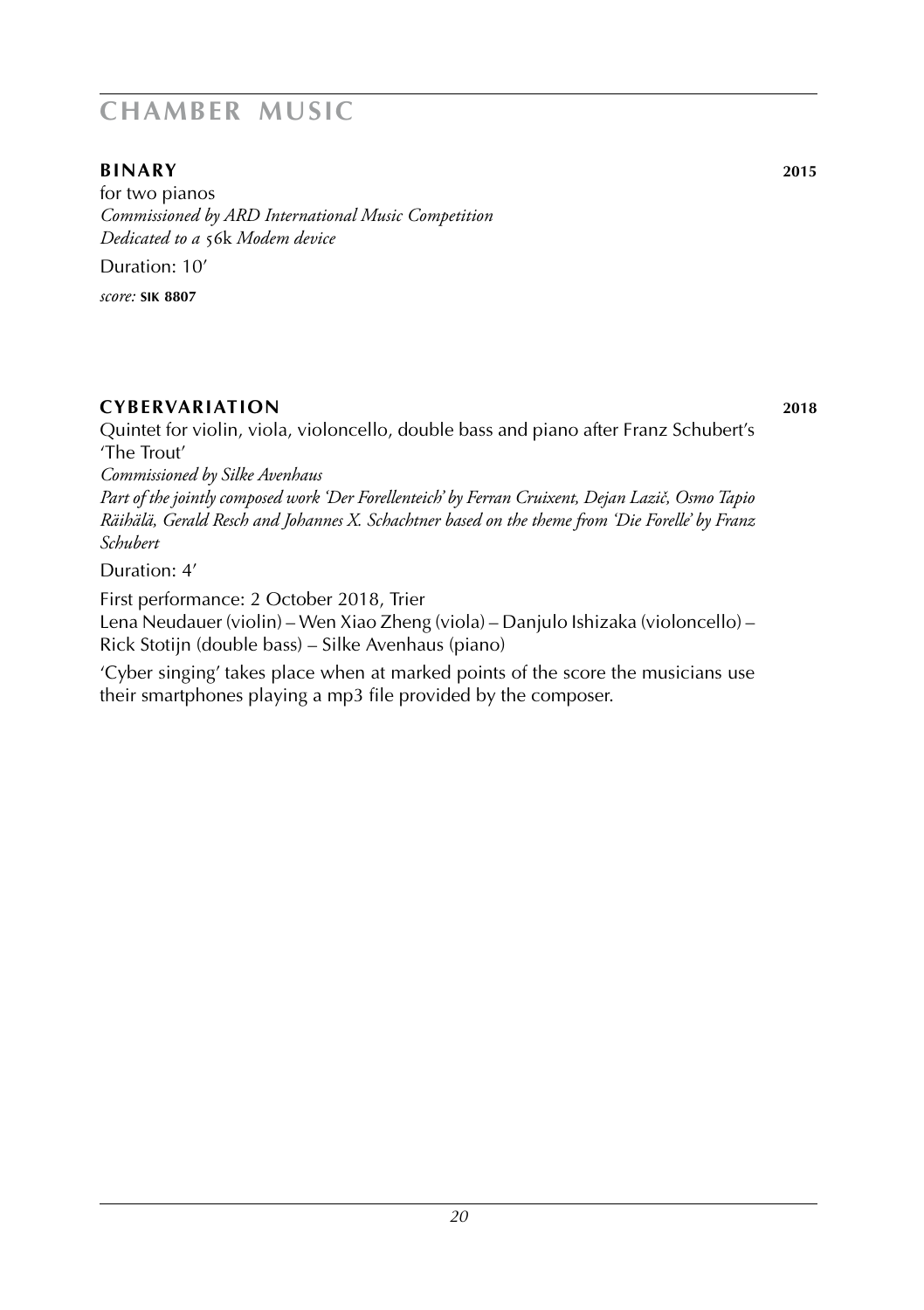### **vocal music**

| <b>INFANT PERDUT</b> [LOST CHILD]<br>for choir a capella on a text by Ferran Cruixent (in Catalan)               | 1998 |
|------------------------------------------------------------------------------------------------------------------|------|
| Duration: 4'                                                                                                     |      |
| First performance: 1998, Barcelona                                                                               |      |
| Capella de música de Santa Maria del Pi                                                                          |      |
|                                                                                                                  |      |
|                                                                                                                  |      |
|                                                                                                                  |      |
| <b>PACEM RELINQUO VOBIS</b><br>for choir a capella (in Latin)                                                    | 1998 |
| Duration: 5'                                                                                                     |      |
|                                                                                                                  |      |
| First performance: 1998, Barcelona<br>Festival International de Puericantores                                    |      |
|                                                                                                                  |      |
|                                                                                                                  |      |
|                                                                                                                  |      |
| <b>THIRTEEN MINIATURES</b>                                                                                       | 2013 |
| for baritone and piano on words by Deinhart Goritzki (in German)                                                 |      |
| Commissioned by Freundeskreis Sommersprossen                                                                     |      |
| Dedicated to Heike and Stella Goritzki                                                                           |      |
| 1. Es geht mir gut $(Dolce [J = 72])$                                                                            |      |
| 2. Alles anders (Grotesco [. = 152] – Più agitato [. = 160] – Meno [. = 138])                                    |      |
| 3. Irgendetwas (Recitativo $\lbrack \bullet = 60 \rbrack$ )<br>4. Verrückt (Selvatico [. = 80])                  |      |
| 5. Mir ist manchmal so $(Blues [J, = 54])$                                                                       |      |
| $\overline{z}$ and $\overline{u}$ are the set of $\overline{u}$ and $\overline{u}$ are the set of $\overline{u}$ |      |

- *6*. Zurück *(Lontano*  $\sqrt{a} = 66$ ] *Agitando*  $\sqrt{a} = 66.96$ ] *Lontano*  $\sqrt{a} = 66$ ]*) 7*. Ein Stück von mir *(Meccanico* [q = 100] – *Meccanico* [q = 132] – *Meccanico*
- $\left[ \right] = 100$ *)*
- *8*. Wo ich niemals war *(Eterno* [q = 60]*)*
- *9*. Ein Gedicht *(Comico*  $\left[ \right] = 120$ *)*
- *10*. Der Wind *(Oscuro*  $\left[ \frac{1}{2} = 92 \right]$ )
- *11*. Glaub mir bitte *(Ricercare*  $\left[ \right] = 50$ )
- *12.* Herbst *(Funebre*  $\left[ \right] = 60$ )
- *13*. Es geht mir gut  $(Dolce [J = 63])$

Duration: 24'

First performance: 3 July 2013, Rottweil Andreas Schmidt (baritone) – Ferran Cruixent (piano)

*score:* **sik 8839**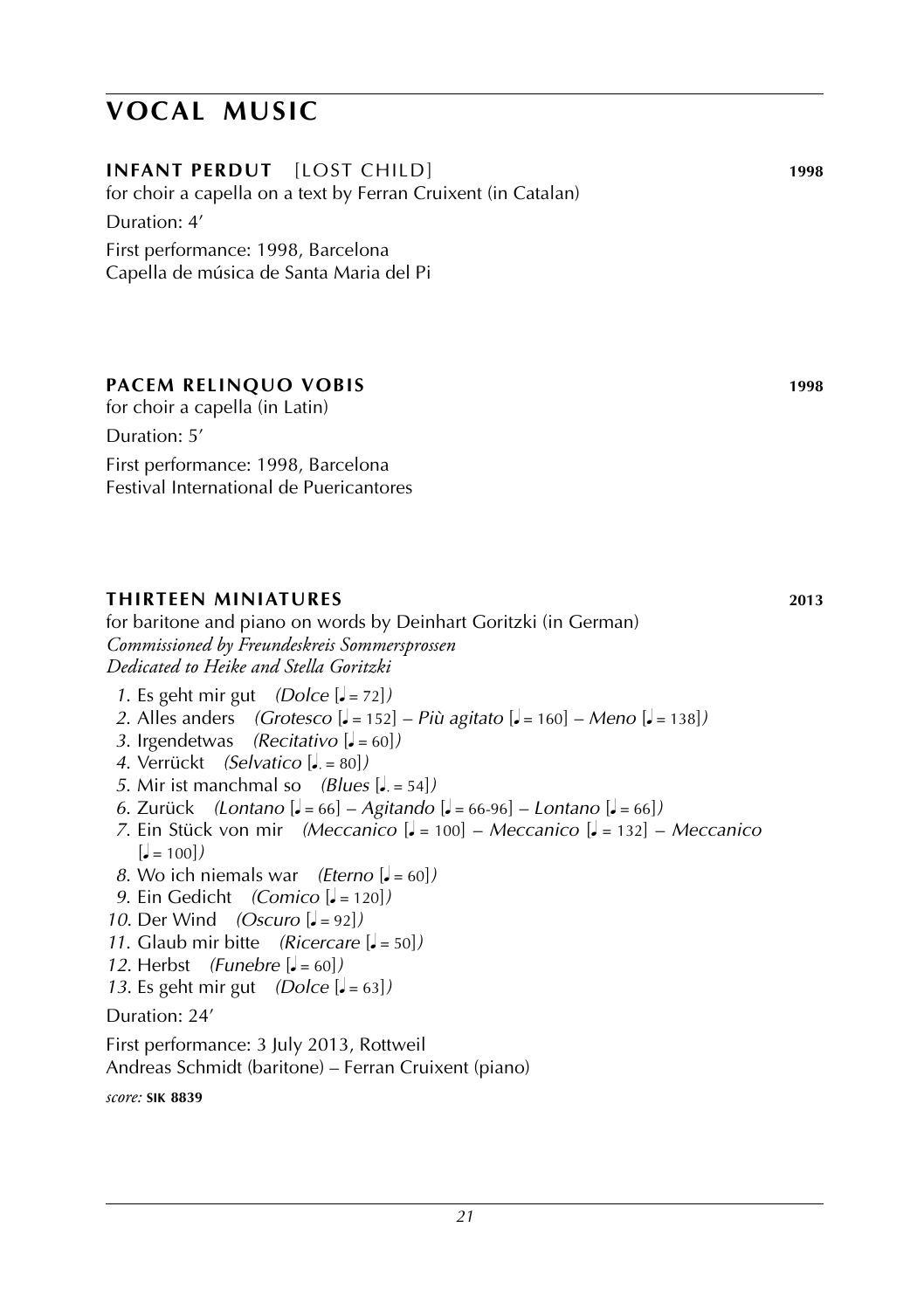### **vocal music**

#### **human brother 2019**

for soprano and orchestra text: Ferran Cruixent (in Catalan)

> 4(picc, alto fl).4(cor anglais).4(*Eb* clar, bass clar).4(db bn) –  $6.4.4.1$  – harp. timp. 3 perc. strings (14/12/10/8/6)

Duration: 25'

First performance: 27 September 2019, Barcelona Orquestra Simfònica de Barcelona i Nacional de Catalunya – Kazushi Ono (piano)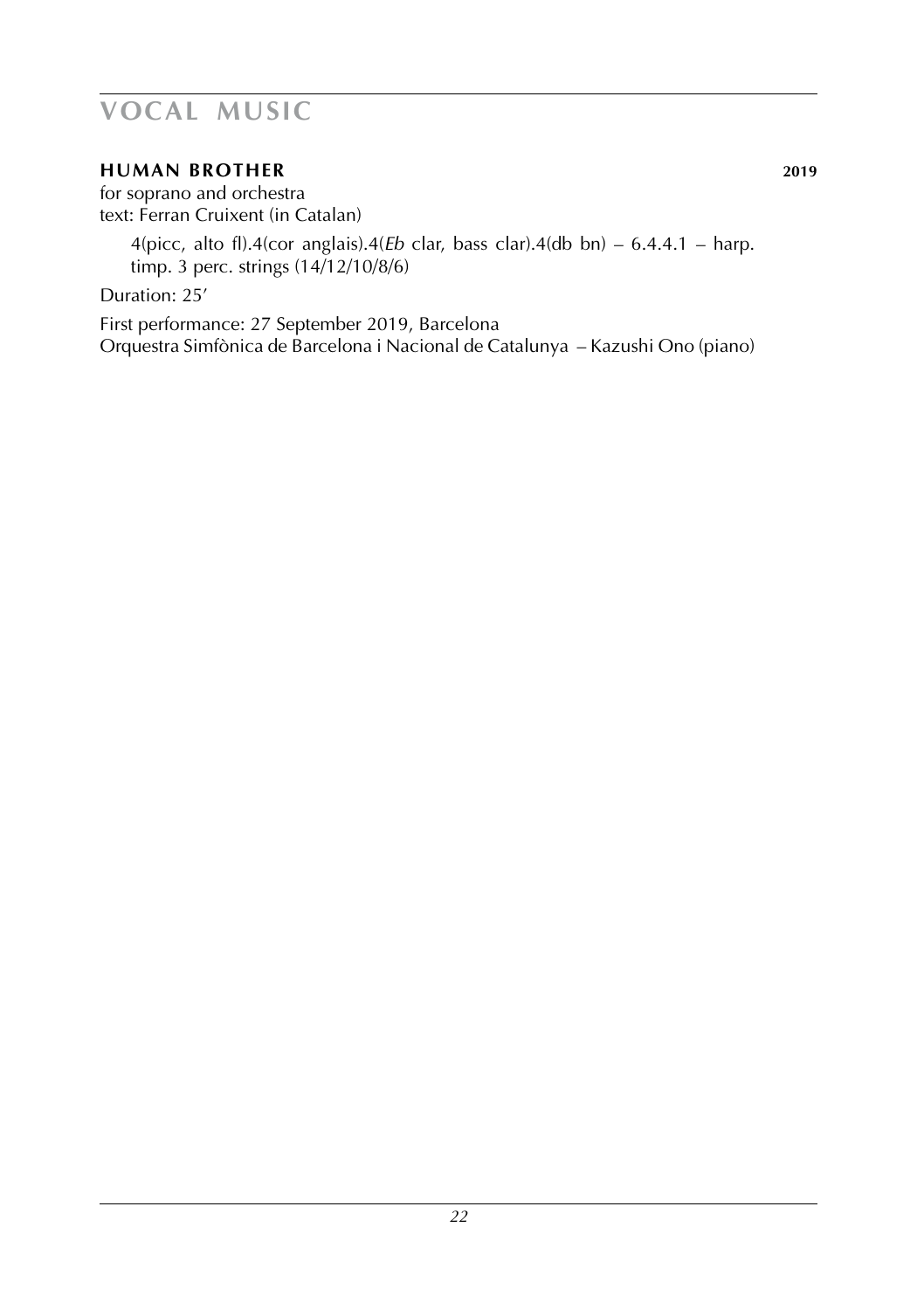### **film music**

ano)

**el hombre importante** [the important man] **2002** Directed by Domingo Giménez (1935) Non oficial soundtrack for violin, violoncello and piano · Munich 2002 Fabio Sperandio (violin) – Florian Bachmann (violoncello) – Ferran Cruixent (pi-

**omnibus 2002** Directed by Jonás Rejman Soundtrack – midi production · Prague 2002

**engagement 2004** Directed by Jonás Rejman Soundtrack for clarinet, violin, viola, violoncello double bass and piano · Prague 2002

**noches blancas** [white nights] **2005** Directed by Joan Carles Martorell and Francesc Felipe Soundtrack for violoncello and piano · Munich 2005 Jon Larraz (violoncello) – Ferran Cruixent (piano)

**Monitio 2006** Directed by Jonás Rejman Soundtrack for piano and orchestra · Prague 2006  $2.0.2.2 - 4.0.2.1 -$  timp. 3 perc. piano. strings Ferran Cruixent (piano) – Czech National Symphonic Orchestra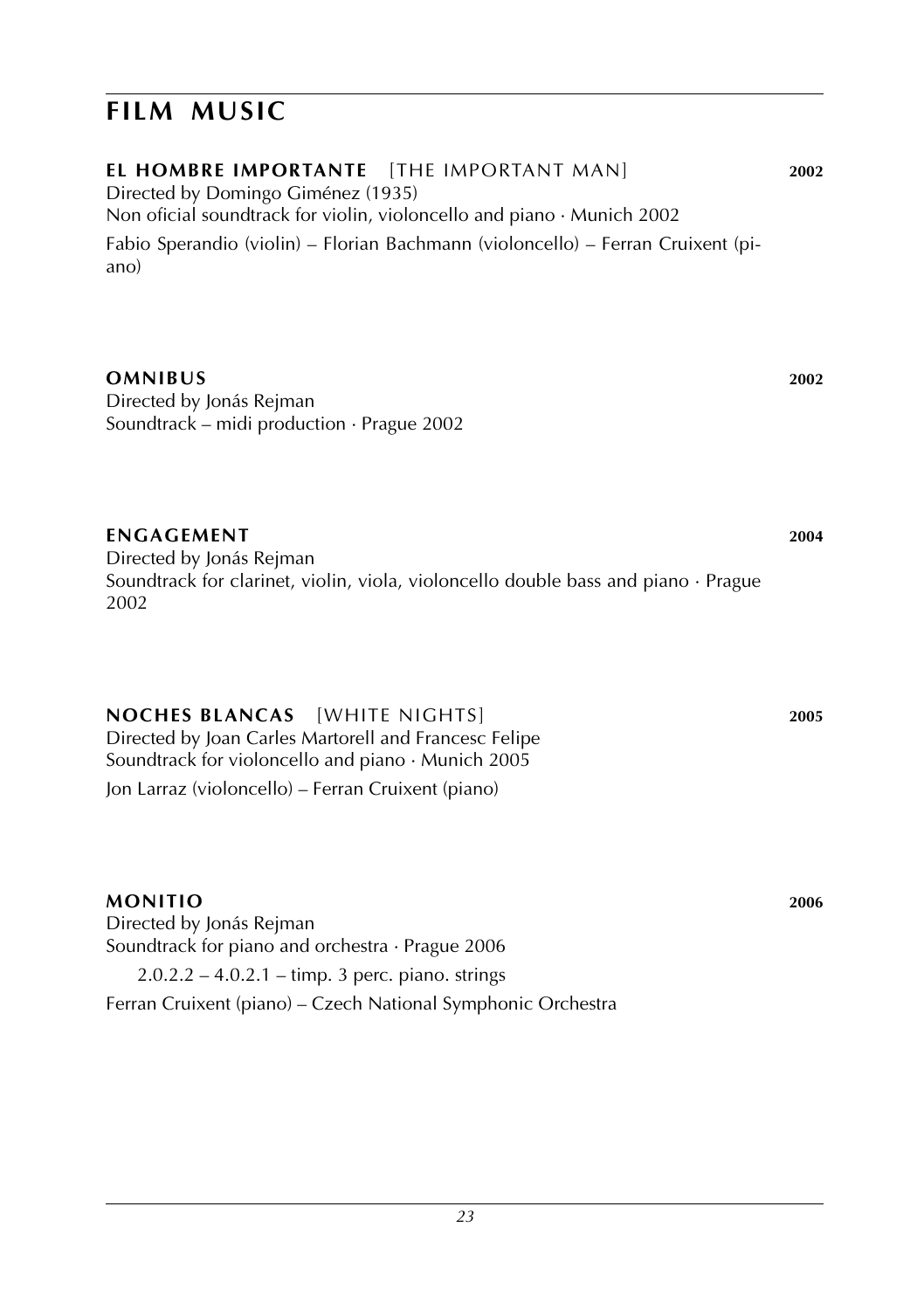### **film music**

### **rodin: theater der leidenschaften 2006**

[rodin: theatre of passions] Directed by Jacqueline Kaess-Farquet Soundtrack – a blend consisting of Cruixent's orchestral concertos  $\cdot$  Munich 2006

### **paul cassirer: ein fest der künste 2006**

[paul cassirer: a celebration of the arts] Directed by Jacqueline Kaess-Farquet Soundtrack – a blend consisting of Cruixent's orchestral concertos · Berlin 2006

**la linia de l'arbre** [Family tree] **2006** Directed by Joan Carles Martorell and Francesc Felipe Soundtrack for piano and tape · Munich 2006

Ferran Cruixent (piano)

#### **chamber of silence 2007**

by Peter Sadlo, Ferran Cruixent and Joan Carles Martorell Urban surround's musical and visual project for percussion, orchestra and city sounds (entirely recorded and electroacousticaly modified) · Basle 2007

Peter Sadlo (percussion)

#### **microfisica 2008**

Directed by Joan Carles Martorell Soundtrack for piano and string orchestra · Bratislava 2008 Ferran Cruixent (piano) – Bratislava Symphony Orchestra – Oriol Cruixent (conductor)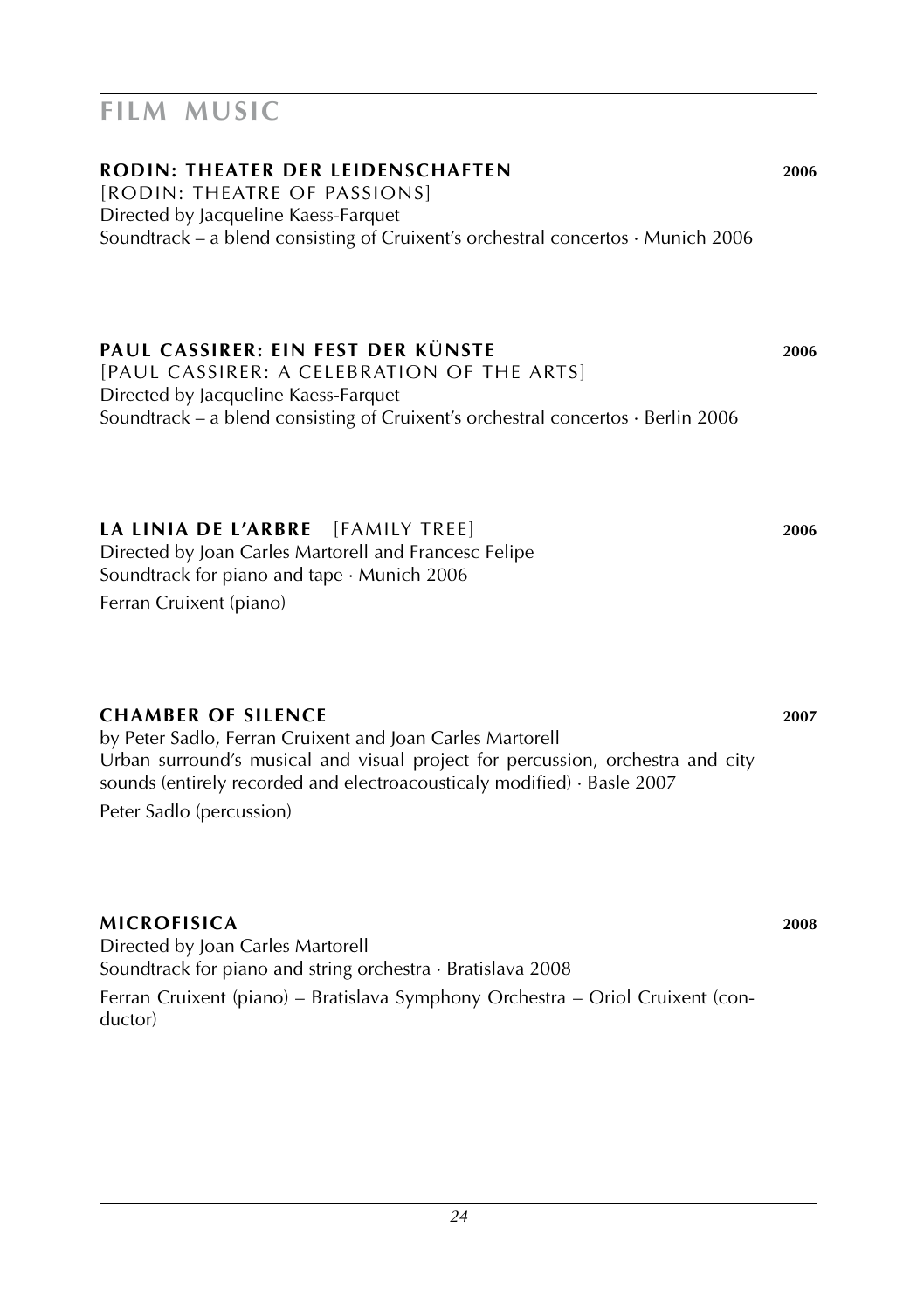### **film music**

#### **katharina grosse 2008**

Directed by Jacqueline Kaess-Farquet Soundtrack – electroacoustic modular composition · Munich 2008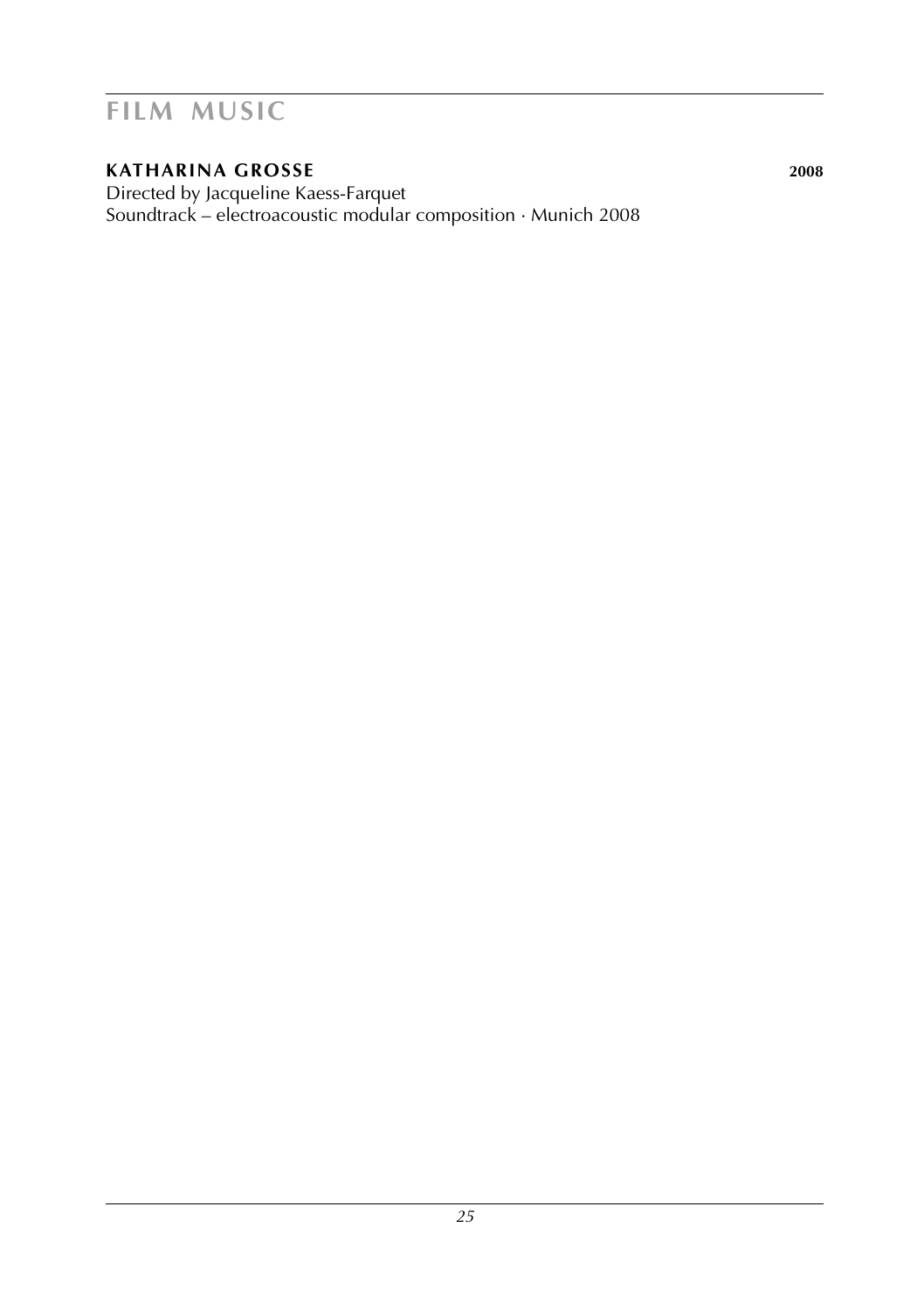### **ALPHABETICAL INDEX OF WORKS**

| Android |  |
|---------|--|

| <b>Big Data</b> $\cdots$ 73 |  |
|-----------------------------|--|
|                             |  |
|                             |  |

| Chamber of Silence <b>Example 24</b> 24 |  |
|-----------------------------------------|--|
|                                         |  |
|                                         |  |
|                                         |  |

| Dies tenebrae |  |  |  |
|---------------|--|--|--|
|---------------|--|--|--|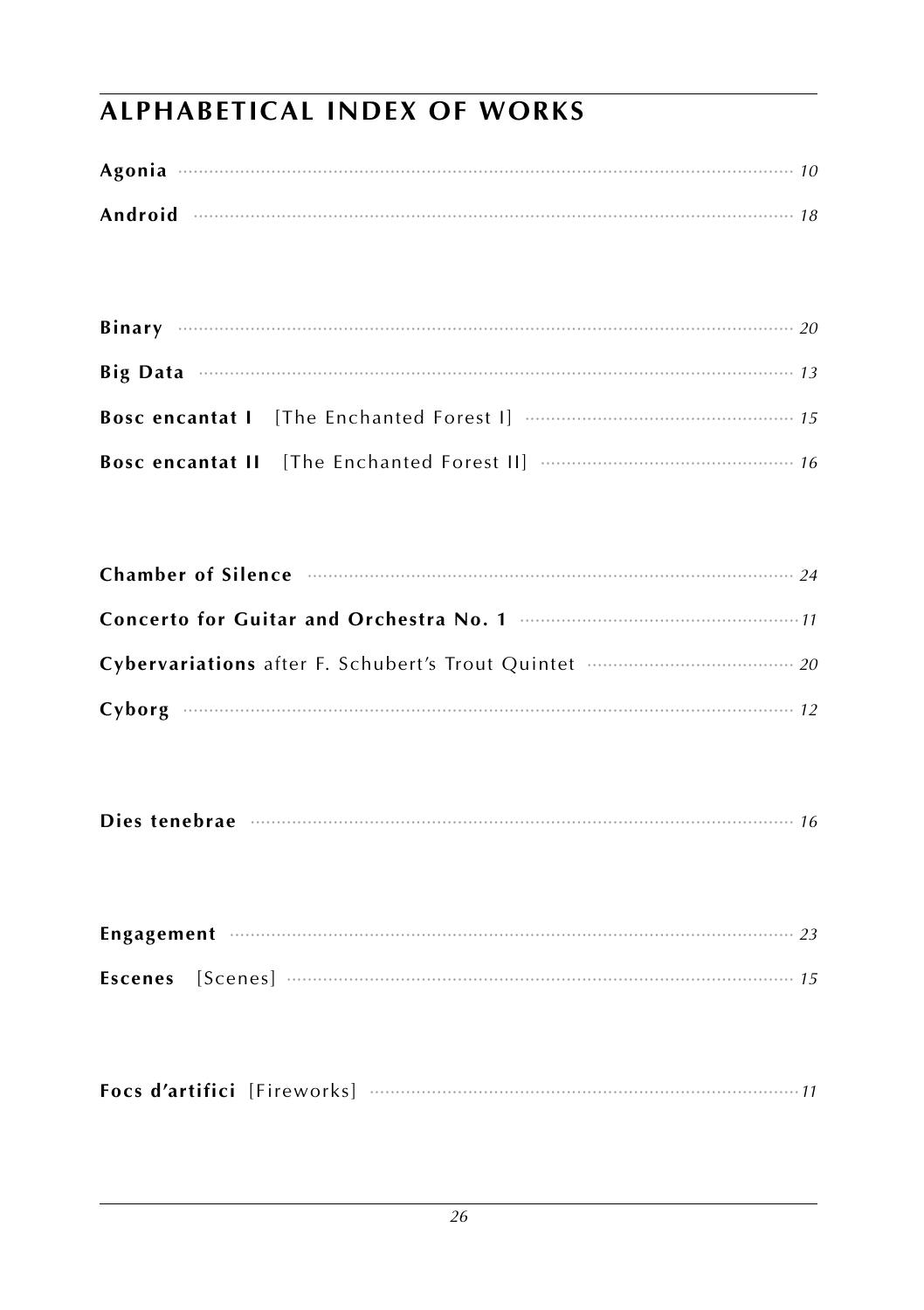## **ALPHABETICAL INDEX**

| Goliath and David <b>Example 20</b> 18 18 |  |
|-------------------------------------------|--|
|                                           |  |

| Hommage à Rimsky II <b>manual contract de la contract de la contract de la contract de la contract de la contract de la contract de la contract de la contract de la contract de la contract de la contract de la contract de la</b> |  |  |
|--------------------------------------------------------------------------------------------------------------------------------------------------------------------------------------------------------------------------------------|--|--|
| Human Brother manufactured and the contract of the contract of the contract of the contract of the contract of                                                                                                                       |  |  |

| Katharina Grosse <b>Material Accords</b> 25   |  |  |  |
|-----------------------------------------------|--|--|--|
| <b>Die Kunst der Fuge</b> [The Art of Fugue]: |  |  |  |
|                                               |  |  |  |

|--|--|--|--|

| Mascarada $\cdots$ 10 |  |
|-----------------------|--|
|                       |  |
|                       |  |
|                       |  |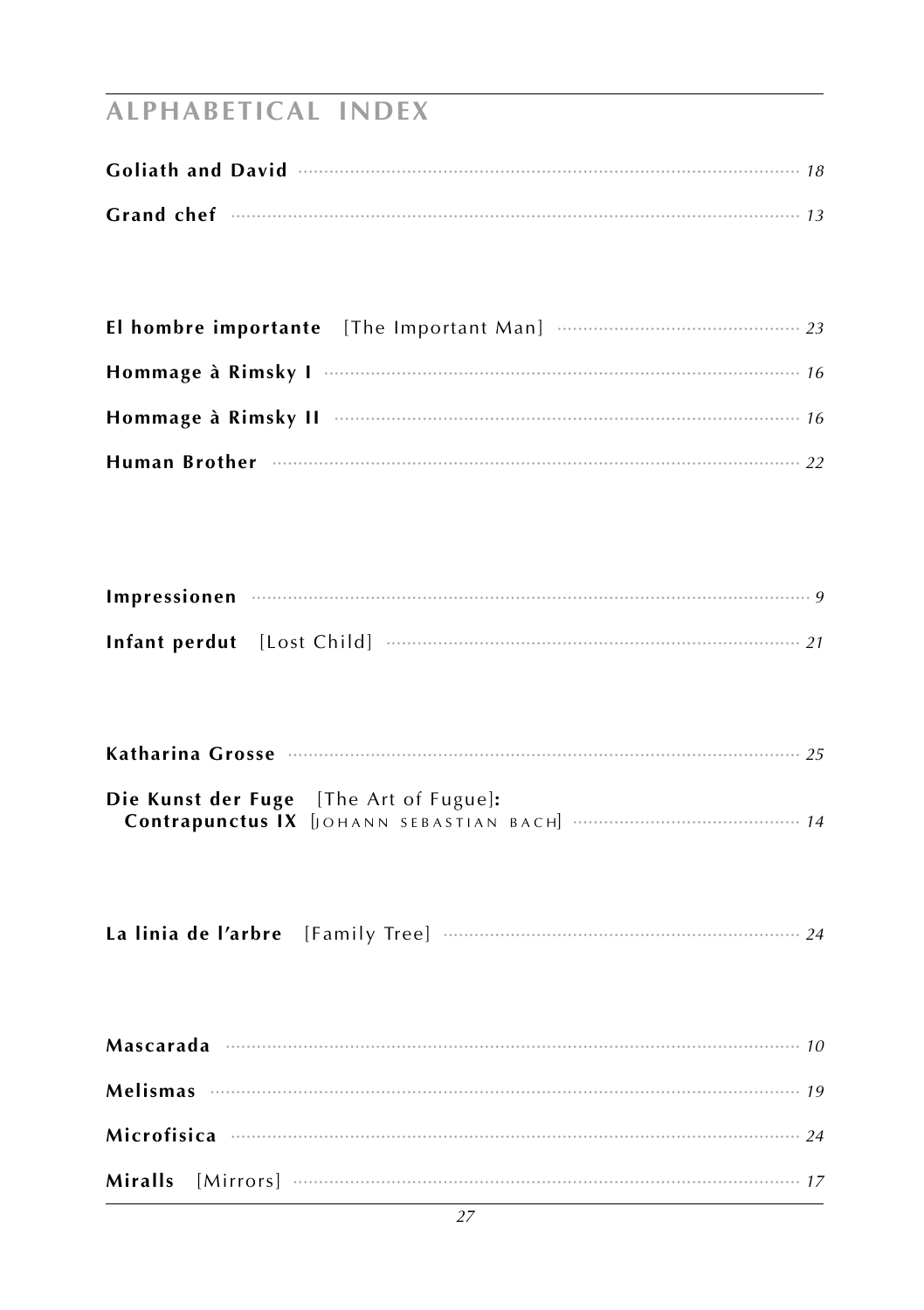### **ALPHABETICAL INDEX**

| Oscillation <b>continuum continuum continuum continuum continuum continuum continuum continuum continuum continuum continuum continuum continuum continuum continuum continuum continuum continuum continuum continuum continuum</b> |
|--------------------------------------------------------------------------------------------------------------------------------------------------------------------------------------------------------------------------------------|
| Pacem relinquo vobis <b>monumeno contra contra contra contra contra contra contra contra contra contra contra contra contra contra contra contra contra contra contra contra contra contra contra contra contra contra contra co</b> |
| Paul Cassirer: Ein Fest der Künste                                                                                                                                                                                                   |
|                                                                                                                                                                                                                                      |
|                                                                                                                                                                                                                                      |
|                                                                                                                                                                                                                                      |

| Rituals II <b>Exercise Constructs</b> 10                           |
|--------------------------------------------------------------------|
|                                                                    |
| Rodin: Theater der Leidenschaften [Rodin: Theatre of Passions]  24 |